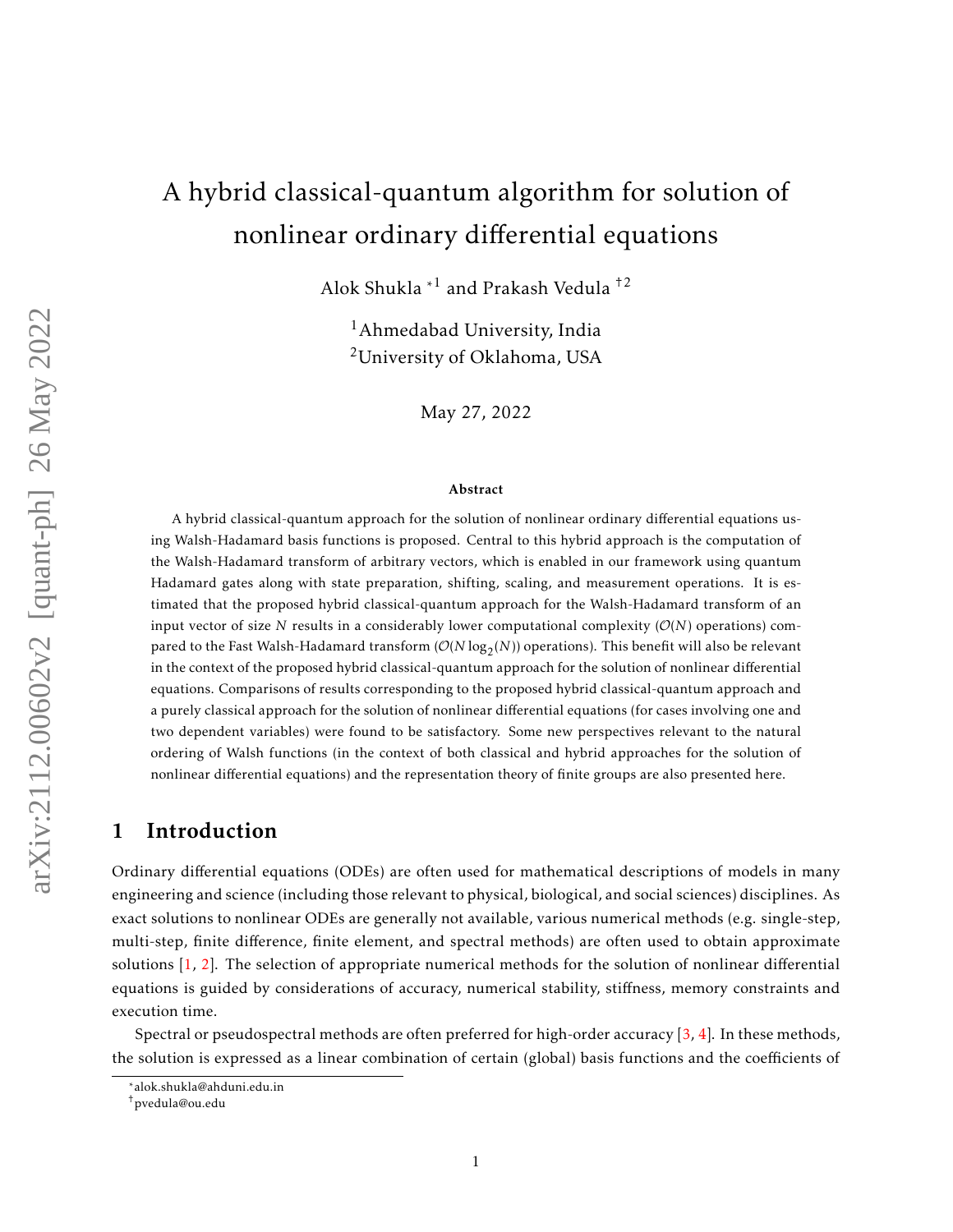these basis functions are optimally selected based on the underlying differential equation. These methods can be shown to have exponential convergence. They are often more accurate compared to finite difference or finite element methods.

While many different choices for orthogonal basis functions can be considered, we consider Walsh functions [\[5,](#page-26-4) [6\]](#page-26-5) as basis functions for the solution of ordinary differential equations. Walsh functions and associated transforms have been found to be useful in many contexts relevant to signal processing [\[7\]](#page-26-6), image compression [\[8\]](#page-26-7), cryptography [\[9\]](#page-26-8), solution of non-linear differential equations [\[10,](#page-26-9) [11\]](#page-27-0), solution of variational problems [\[12\]](#page-27-1) and solution of partial differential equations relevant to fluid dynamics (with discontinuities or shocks) [\[13,](#page-27-2) [14,](#page-27-3) [15\]](#page-27-4). Our choice of basis functions is motivated not only due to important properties of Walsh functions but also due to the close natural connection between the Walsh-Hadamard transform [\[6\]](#page-26-5) and the Hadamard gate [\[16\]](#page-27-5) that is widely used in many quantum circuits and algorithms. Although the Hadamard gate in a quantum circuit performs a Walsh-Hadamard transform of a quantum state (vector), it is important to note that extracting useful classical information is challenging. In this paper we address the underlying challenges associated with extracting useful classical information related to the Walsh-Hadamard transform of an arbitrary vector for subsequent use in solution of nonlinear ordinary differential equations.

Walsh functions, which are square-wave like functions and have values of  $\pm 1$  at any point in the domain of interest, form a complete set of orthogonal basis functions. Unlike many other orthogonal basis functions, Walsh functions are closed under multiplication (e.g. product of two Walsh functions results in a function that is contained in the basis set). As Walsh basis functions are composed of square-wave like functions, they are well suited to represent discontinuous functions and/or rapidly changing functions. Coefficients of the Walsh basis functions can be obtained from a data vector in the physical domain using a discrete Walsh-Hadamard transform (matrix). It can be shown [\[17\]](#page-27-6) that the discrete Walsh-Hadamard transform when applied to a 2*<sup>n</sup>* one-dimensional data is equivalent to the discrete *n*−dimensional Fourier transform applied the same data arranged on a binary *n*−cube. In contrast to many other transforms, the discrete Walsh-Hadamard transform can be computed by addition and subtraction operations alone and without the need for multiplication. This feature enables fast and accurate computation of the discrete Walsh-Hadamard transform. Note that the computational complexities associated with basic implementations of addition and multiplication operations of two *p*−digit numbers can be estimated to be O(*p*) and  $\mathcal{O}(p^2)$  respectively. While a basic implementation of the discrete Walsh-Hadamard transform has a computational complexity of  $\mathcal{O}(N^2)$  (where  $N$  denotes the elements in the data vector), efficient algorithms similar to those used in the Fast Fourier Transform (FFT) exist for computation of Fast Walsh-Hadamard transform that has a complexity of  $O(N \log N)$ .

Walsh functions can be ordered in many ways and commonly used orderings include the sequency ordering (according to the number of zero-crossings), the natural ordering (based on Hadamard matrices generated by Kronecker products) and the dyadic ordering [\[18\]](#page-27-7). While the matrix rows for the transform matrices corresponding to these orderings can be interchanged via the use of permutation matrices, more efficient approaches exist for such purposes. For instance, conversion from the natural to the sequency ordering can be accomplished via a combination of bit reversal and Gray code to binary conversion.

In the literature, many treatments of Walsh basis functions applied to the solution of differential equations have focused on the sequency ordering. In contrast, in this work, we consider the natural ordering of Walsh functions and present results (including integration matrices and associated inverses) based on this ordering. For convenience, we will refer to Walsh basis functions considered in the natural ordering (based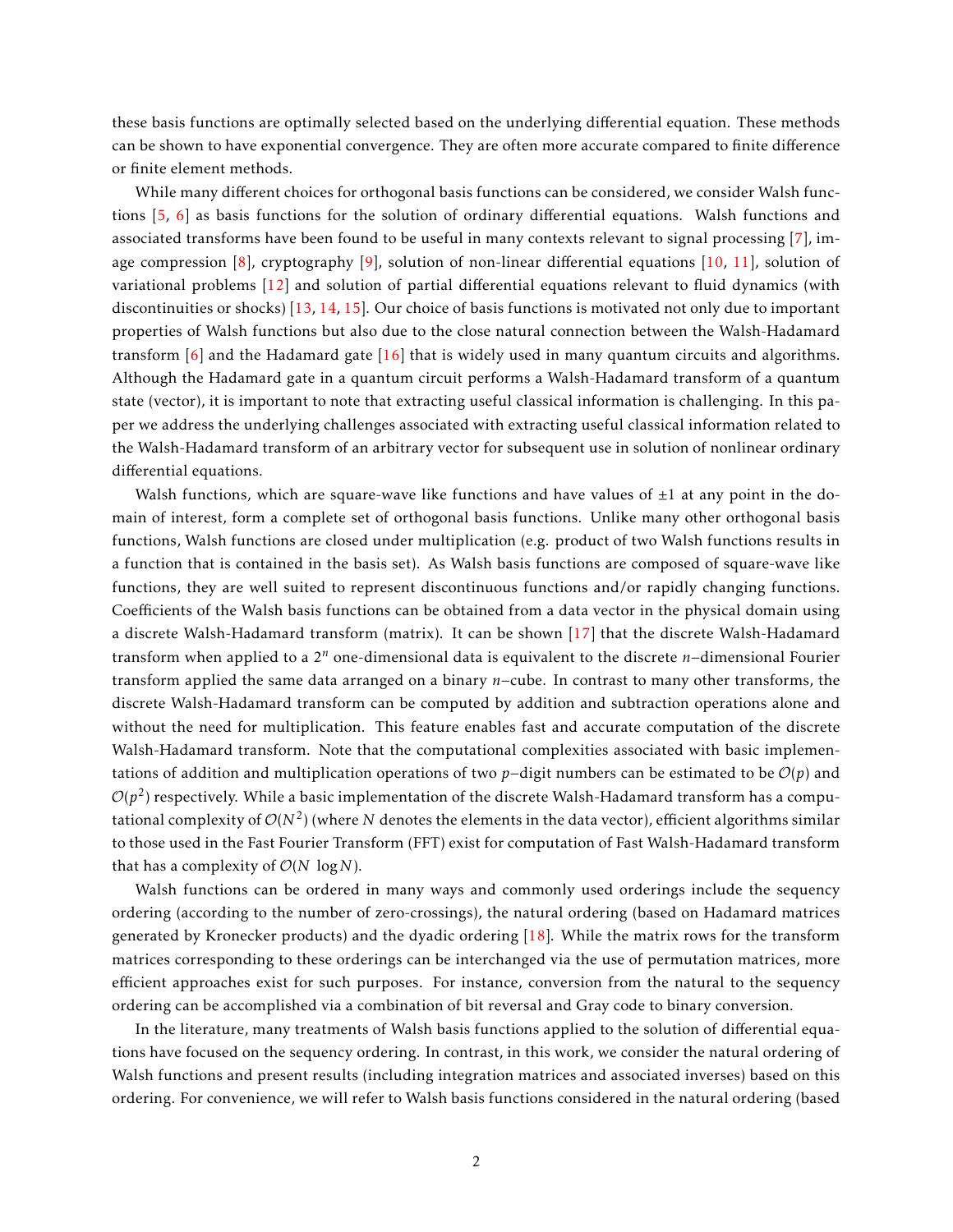on Hadamard matrices) as Walsh-Hadamard (WH) basis functions.

Our preference for this ordering is based on the insight that the transform matrix for this ordering corresponds to the Hadamard matrix describing the quantum Hadamard gate commonly used in many quantum circuits and algorithms. This insight provides further motivation to explore the possibility of making use of quantum Hadamard gates for fast computation of the Walsh-Hadamard transform which is a key step in the solution of differential equations based on Walsh functions. Quantum algorithms were previously proposed for the solution of linear ordinary differential equations [\[19,](#page-27-8) [20,](#page-27-9) [21\]](#page-27-10) and nonlinear ordinary differential equations [\[22,](#page-27-11) [23,](#page-27-12) [24\]](#page-27-13). It is worth noting that development of quantum algorithms in the latter category is particularly challenging owing to the linearity of quantum mechanics. Limitations of previous quantum algorithms for the solution of nonlinear differential equations can be associated with poor scaling (as resources needed increase exponentially [\[22\]](#page-27-11) or quadratically [\[23\]](#page-27-12) with integration time), restricted sparsity structure [\[23\]](#page-27-12), dissipation, restricted nonlinearities or approximation errors associated with Carleman linearization [\[24\]](#page-27-13), to name a few. In this paper, we propose a hybrid classical-quantum approach for the solution of nonlinear ordinary differential equations (ODEs) using Walsh-Hadamard basis functions. We present new perspectives for the solution of nonlinear ODEs for both classical and hybrid approaches based on the natural ordering of Walsh functions. In this context, we also explore some theoretical insights on Walsh-Hadamard transform arising from the character theory of finite groups. While Hadamard gates are commonly used in many quantum circuits and algorithms and can be used to naturally obtain the Hadamard transform (under certain conditions), there are challenges involved in extracting useful classical information particularly due to the ambiguity associated with the global phase while carrying out measurements. We address these challenges via a novel hybrid classical-quantum approach for computation of Walsh-Hadamard transform for arbitrary input vectors. This approach makes use of the special structure of the Walsh-Hadamard transform and it involves a combination of shifting, scaling and measurement operations, along with state preparation and use of quantum Hadamard gates. The advantage of our hybrid approach is a considerably lower computational complexity  $(\mathcal{O}(N))$  in comparison to classical Fast Walsh-Hadamard transform ( $\mathcal{O}(N \log_2 N)$ ). This speedup can also be harnessed for the solution of nonlinear ODEs. The proposed hybrid classical-quantum approaches for computation of Walsh-Hadamard transform (using quantum Hadamard gates) and solutions of nonlinear ordinary differential equations were successfully implemented and tested using the simulated environment of Qiskit (IBM's open source quantum computing platform).

While we demonstrate our proposed approach on solutions of nonlinear Initial Value Problems (IVPs), the proposed approach could also be easily extended to solution of nonlinear Boundary Value Problems (BVPs) as well, via the use of a shooting method  $(25)$ ,  $[26]$ ,  $[27]$ ,  $[28]$ , and  $[29]$ ).

The rest of this paper is organized as follows. In section [2,](#page-3-0) we present the definition, construction and properties of Walsh-Hadamard basis functions. The relation between Walsh functions and the character theory of finite groups is presented in section [3.](#page-3-1) Classical and quantum implementation of the Walsh-Hadamard transform are discussed in sections [3.3](#page-8-0) and [3.4.](#page-10-0) Our proposal for a hybrid classical-quantum approach for Walsh-Hadamard transform is presented in section [4](#page-10-1) and the associated computational complexity is discussed in section [4.1.](#page-12-0) This approach is central to the solution of nonlinear ordinary differential equations using Walsh-Hadamard basis functions. Some basic concepts relevant to function representation, integration and differentiation using Walsh-Hadamard basis functions are presented in sections [5,](#page-13-0) [5.1](#page-14-0) and [5.2.](#page-17-0) The proposed hybrid quantum-classical approach for the solution of (non-stiff and stiff) nonlinear ordinary differential equations is presented in section [6.](#page-17-1) Three computational examples based on this ap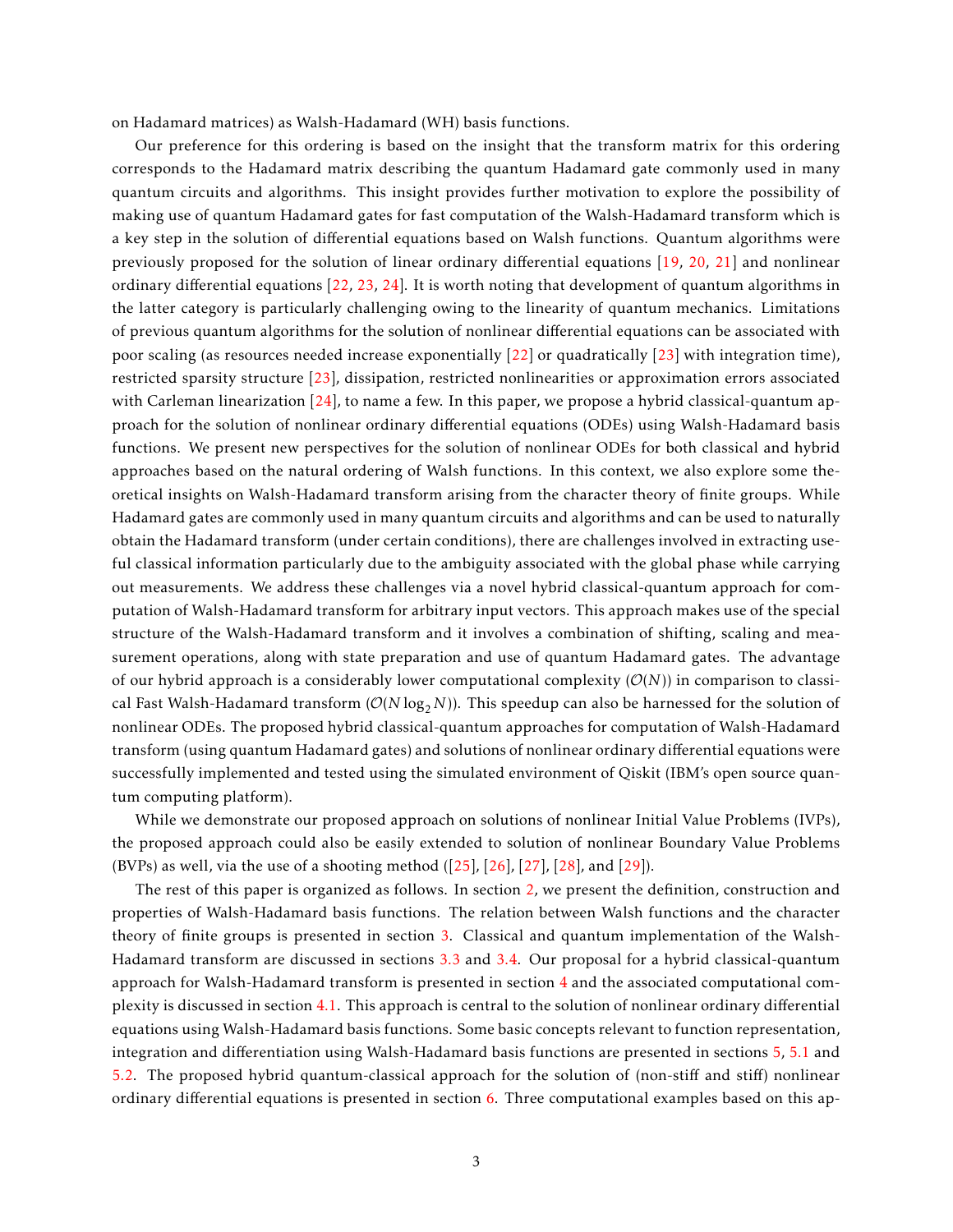proach are presented in section [7](#page-18-0) and conclusions are summarized in section [8.](#page-25-0)

## <span id="page-3-0"></span>2 Walsh Functions

Let  $N = 2^n$  be a positive integer. For  $j = 0, 1, 2, \ldots N - 1$ , the Walsh functions are defined as follows

$$
W_0(x) = 1 \quad \text{for } 0 \le x \le 1,\tag{2.1}
$$

$$
W_{2j}(x) = W_j(2x) + (-1)^j W_j(2x - 1),
$$
\n(2.2)

$$
W_{2j+1}(x) = W_j(2x) - (-1)^j W_j(2x - 1),
$$
\n(2.3)

$$
W_j(x) = 0 \quad \text{for } x < 0 \text{ and } x > 1. \tag{2.4}
$$

For  $N = 8$  the Walsh functions are shown in Figure [1.](#page-4-0) It is clear that the Walsh functions take the values 1 or −1 on the interval [0*,*1] and they are 0 everywhere else. The Walsh functions shown in Figure [1](#page-4-0) are in the so-called *sequency order*. In sequency ordering the number of sign changes (or zero-crossings) for the Walsh functions increase as the orders of the functions increase. The Walsh functions with an even number of sign changes are symmetric about the line  $x = 1/2$  and the Walsh functions with odd numbers of sign changes are anti-symmetric about the line  $x = 1/2$ . In the literature, analogous to the trigonometric sine and cosine functions the  $sal_j(x)$  and  $cal_j(x)$  functions are defined as given below.

$$
sal_j(x) = W_{2j-1}(x),
$$
\n(2.5)

$$
cal_j(x) = W_{2j}(x). \tag{2.6}
$$

It can be shown that Walsh functions are orthonormal.

$$
\int_{-\infty}^{\infty} W_m(x) W_n(x) dx = \begin{cases} N, & \text{if } m = n, \\ 0, & \text{if } m \neq n. \end{cases}
$$
 (2.7)

We refer the readers to  $\lceil 6 \rceil$  for alternate definitions and properties of Walsh functions. Walsh functions can also be interpreted using the character theory of finite groups. Perhaps, this provides a conceptually cleaner approach to defining an equivalent collection of Walsh functions up to ordering. We will define Walsh functions using this approach in Section [3.](#page-3-1) In the rest of the paper, we will not use the sequency ordering of Walsh functions, instead, we will use the natural Hadamard ordering as used in the quantum computing community. Of course, it is easy to go from one ordering to another in applications.

 $\overline{1}$ 

### <span id="page-3-1"></span>3 Walsh Functions and the character theory of finite groups

We will first discuss some well-known results related to the Fourier analysis on finite abelian groups. We will work with a general finite abelian group in the beginning and later specialize to  $(\mathbb{Z}/2\mathbb{Z})^n$ , leading to the theory of Walsh-Hadamard Transform. All the results in this section can be found in any standard textbook covering the representation theory of finite groups (e.g., [\[30\]](#page-28-2), [\[31\]](#page-28-3), [\[32\]](#page-28-4), [\[33\]](#page-28-5)). While the character theory of finite groups is well-known its connections with Walsh-Hadamard transform are not adequately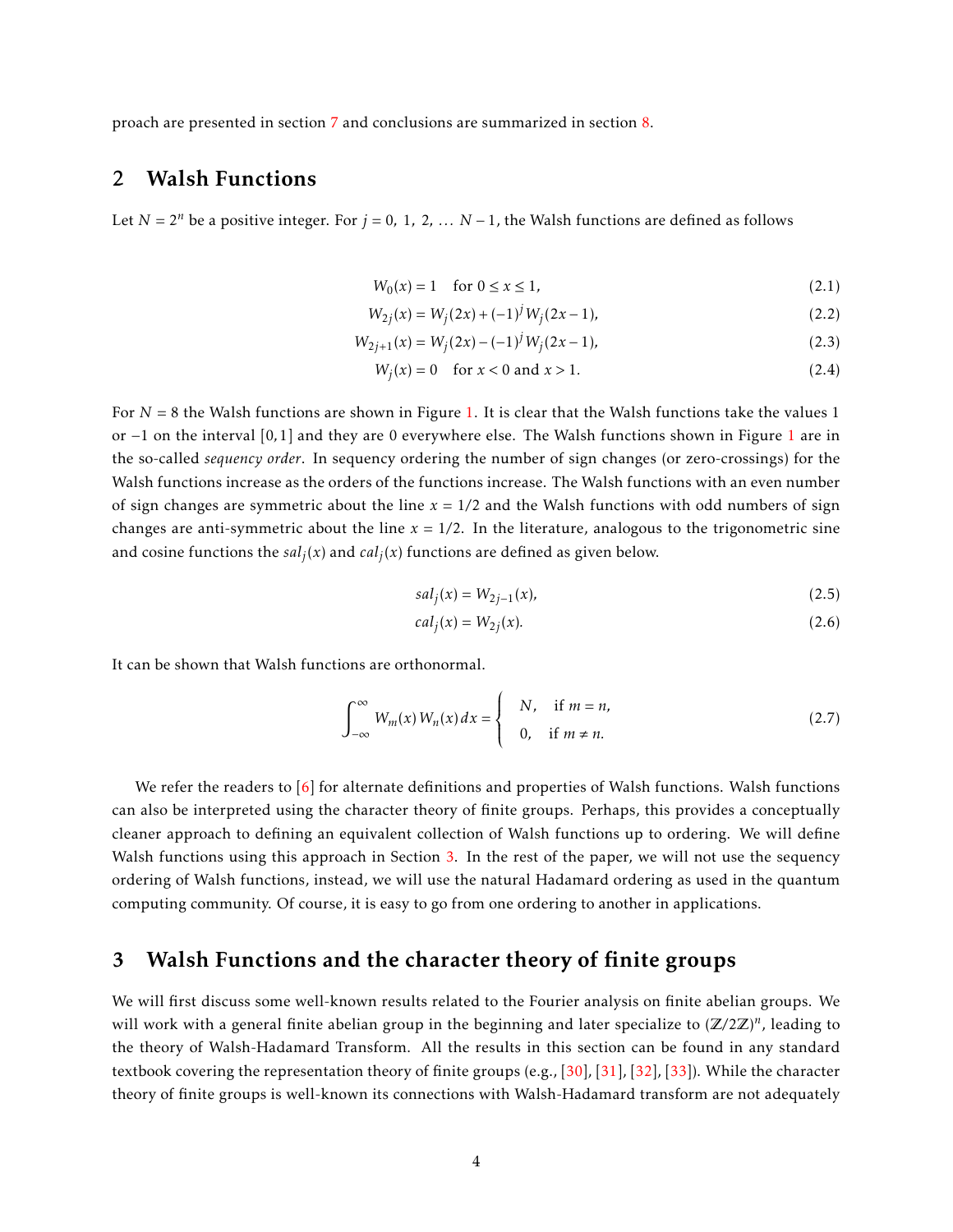<span id="page-4-0"></span>

Figure 1: Walsh functions in the sequency ordering for  $N = 8$ .

explored in the literature (to the best of our knowledge). Here we will explore these connections further and we will show that Walsh functions can be interpreted in terms of characters of certain abelian groups.

#### 3.1 Fourier Analysis on Finite Groups

Let *G* be a finite group. We denote the vector space of all complex valued functions on *G* by *L*(*G*), i.e.,

$$
L(G) = \{ f \mid f : G \longrightarrow \mathbb{C} \}. \tag{3.1}
$$

The addition and scalar multiplication in *L*(*G*) are given by

$$
(f_1 + f_2)(g) = f_1(g) + f_2(g) \quad \text{and} \quad (cf)(g) = cf(g), \quad \text{for } f_1, f_2 \in L(G), \text{ and } c \in \mathbb{C}.\tag{3.2}
$$

The space *L*(*G*) is an inner product space with the inner product

$$
\langle f_1, f_2 \rangle = \frac{1}{|G|} \sum_{g \in G} f_1(g) \overline{f_2(g)}.
$$
\n(3.3)

Next, we recall some basic facts related to the representation theory of finite groups. Let  $\phi$  :  $G \longrightarrow GL(V)$  be a representation of *G*, where *V* is a finite-dimensional vector space. It means each element  $g \in G$  gives rise to a linear transformation *φ*(*g*) of the vector space *V* . The representation *φ* of the group *G* can be thought of as the action of *G* on the vector space *V*, such that  $\phi(gh) \cdot v = \phi(g) \cdot (\phi(h) \cdot v)$  for all  $g, h \in G$  and  $v \in V$ , and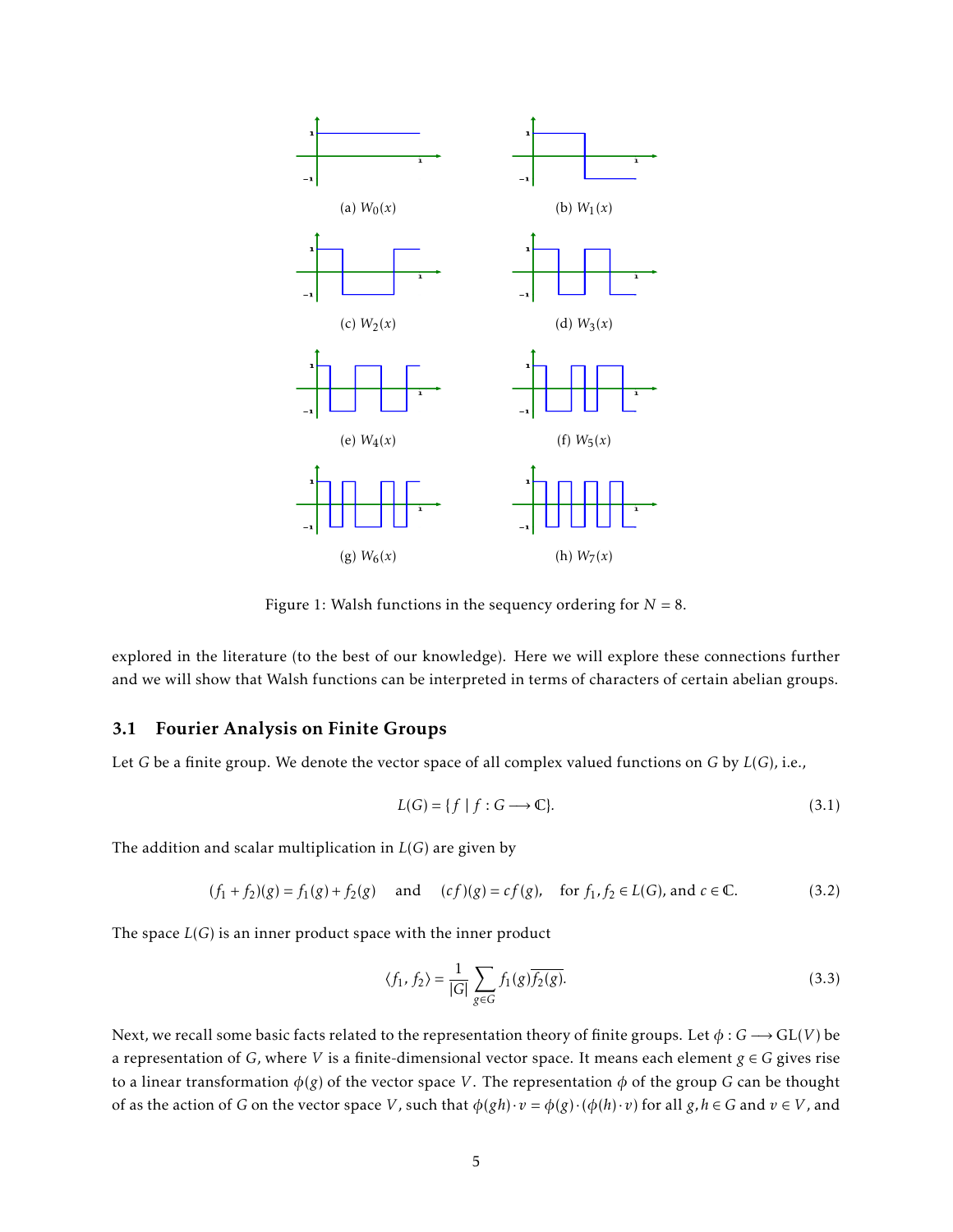$e \cdot v = v$  for the identity *e* of *G*. The dimension of *V* is called the dimension of  $\phi$ . A subspace *U* of *V* is called *G*-invariant if  $\phi(g) \cdot u \in U$  for all  $u \in U$  and  $g \in G$ . A non-zero representation  $\phi$  is said to be *irreducible* if {0} and *V* are the only *G*-invariant subspaces of *V* . Two *n*-dimensional representations *φ* and *ψ* are called *equivalent representations* if there exists an invertible matrix  $T \in \mathrm{GL}_n(\mathbb{C})$  such that  $\phi(g) = T\,\psi(g)\,T^{-1}$ for every *g* ∈ *G*. If  $\phi$  and  $\psi$  are equivalent representations then we write  $\phi \sim \psi$ . A finite-dimensional representation  $\phi$  is called unitary if  $\langle \phi(g) \cdot u, \phi(g) \cdot v \rangle = \langle u, v \rangle$  for all  $u, v \in V$  and  $g \in G$ . It is a fact that every representation of a finite group *G* is equivalent to a unitary representation. It is easy to see that a one dimensional unitary representation is a homomorphism  $\phi : G \longrightarrow S^1$ , where  $S^1 = \{z \in \mathbb{C} \mid |z| = 1\}.$ 

The *character* of the representation  $\phi$  is a function  $\chi$  :  $G \rightarrow \mathbb{C}$  defined as  $\chi_{\phi}(g) = Tr(\phi(g))$ , where  $Tr$ denotes the trace of a matrix. It follows from the definition of the character  $\chi_{\phi}$  that  $\chi_{\phi}(gxg^{-1}) = \chi_{\phi}(x)$  for all *g, x* ∈ *G*, and it means that *χ<sup>φ</sup>* is a *class function*, i.e., it is constant on conjugacy classes of *G*. A character of an irreducible representation is called an irreducible character.

The irreducible characters of a group, as their name suggests, characterize inequivalent irreducible representations of a group. The following orthogonality result is of fundamental importance in the representation theory of finite groups.

Theorem 3.1.1. *Let φ and ψ be irreducible representations of G. Then*

$$
\langle \chi_{\phi}, \chi_{\psi} \rangle = \begin{cases} 1, & \text{if } \phi \sim \psi, \\ 0, & \text{otherwise.} \end{cases} \tag{3.4}
$$

*It follows that the irreducible characters of G form an orthonormal set of class functions. The number of inequivalent irreducible representations is the same as the number of inequivalent irreducible characters of the group G, which in turn is given by the number of distinct conjugacy classes of G.*

Now onward *it is assumed that G is a finite abelian group*. Since *G* is assumed to be abelian, there are |*G*| number of conjugacy classes of *G*, and so there are |*G*| number of inequivalent irreducible characters of *G*. The set of these characters form a group of order |*G*|, known as the dual group of *G*. More precisely, the *dual group* of *G*, denoted by  $\widehat{G}$ , is defined as

$$
\widehat{G} = \{ \chi \mid \chi : G \longrightarrow S^1 \text{ is an irreducible character of } G \}. \tag{3.5}
$$

The group operation is pointwise multiplication, i.e.,  $(\chi_1 \cdot \chi_2)(g) = \chi_1(g)\chi_2(g)$  for all  $g \in G$  and  $\chi_1, \chi_2 \in \widehat{G}$ .

We have the following orthogonality relation.

<span id="page-5-0"></span>**Theorem 3.1.2.** Let  $\chi_1, \chi_2 \in \widehat{G}$ . Then

$$
\langle \chi_1, \chi_2 \rangle = \begin{cases} 1, & \text{if } \chi_1 = \chi_2, \\ 0, & \text{otherwise.} \end{cases} \tag{3.6}
$$

The irreducible characters of *G* form a basis of *L*(*G*) over  $\mathbb{C}$ , therefore any  $f \in L(G)$  can be written as

$$
f(g) = \sum_{\chi_i \in \widehat{G}} c_i \chi_i(g), \quad \text{where } c_i \in \mathbb{C} \text{ for all } \chi_i \in \widehat{G}. \tag{3.7}
$$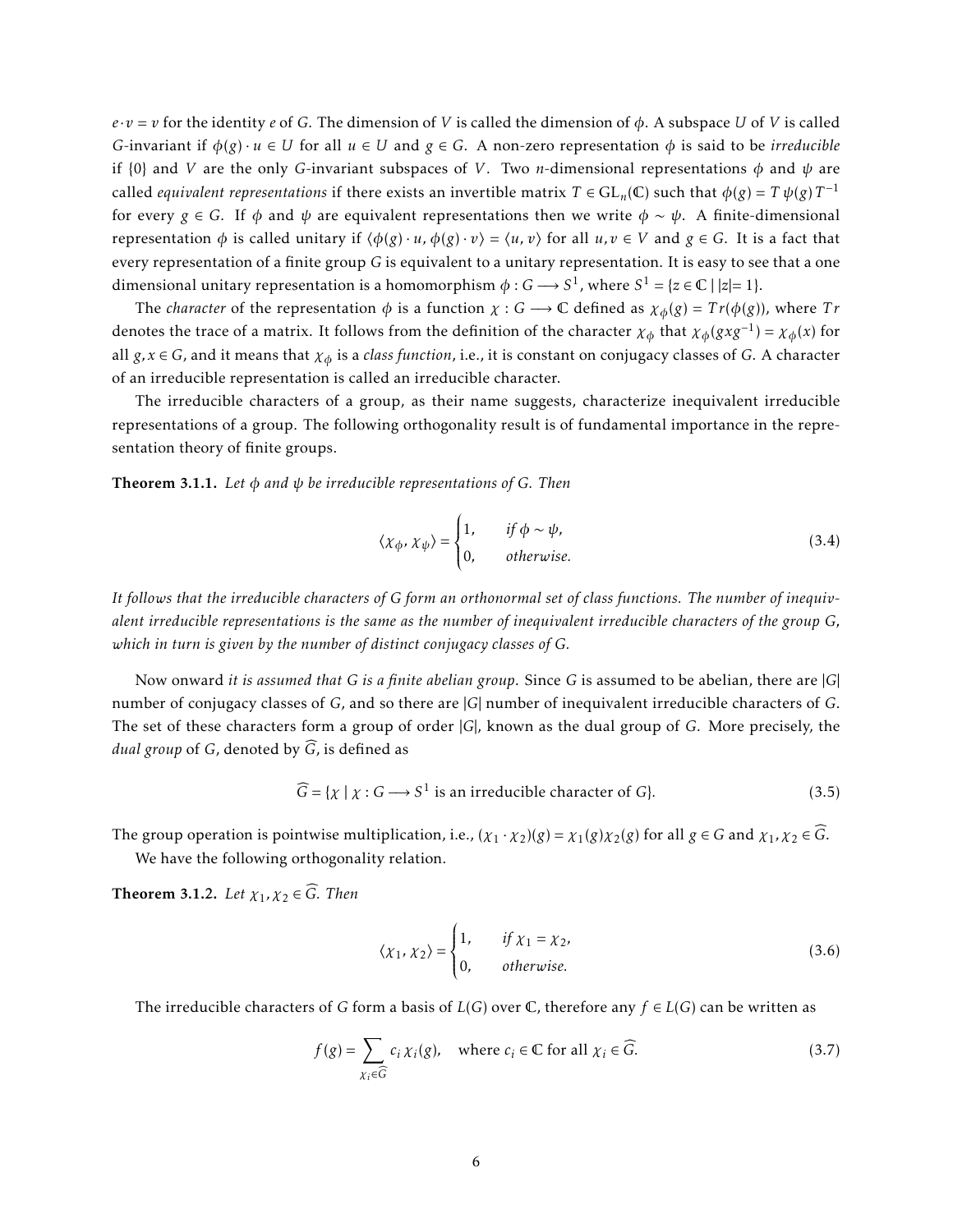It follows from Theorem [3.1.2](#page-5-0) that  $c_i = \langle f, \chi_i \rangle$ . Therefore,

<span id="page-6-1"></span>
$$
f(g) = \sum_{\chi_i \in \widehat{G}} \langle f, \chi_i \rangle \chi_i(g) = \frac{1}{\sqrt{|G|}} \sum_{\chi \in \widehat{G}} \widehat{f}(\chi) \chi(g), \tag{3.8}
$$

where the Fourier transform  $\widehat{f}:\,\widehat{G}\longrightarrow\mathbb{C}$  is defined below.

<span id="page-6-3"></span>**Definition 3.1.3.** Let *G* be a finite abelian group and  $f$  ∈ *L*(*G*)*.* Then the Fourier transform  $\widehat{f}$  :  $\widehat{G}$  →  $\mathbb{C}$  *is defined by*

<span id="page-6-0"></span>
$$
\widehat{f}(\chi) = \sqrt{|G|} \langle f, \chi \rangle = \frac{1}{\sqrt{|G|}} \sum_{g \in G} f(g) \overline{\chi(g)}.
$$
\n(3.9)

The Eq. [\(3.9\)](#page-6-0) and Eq. [\(3.8\)](#page-6-1) define the direct and inverse Fourier transform respectively. It can be verified that the map *f*  $\longrightarrow \widehat{f}$  defines a linear transformation from *L*(*G*) to *L*( $\widehat{G}$ ).

## 3.2 Walsh Functions as Characters of the Group (Z*/*2Z) *n*

Let  $\omega_n = e^{\frac{2\pi i}{n}}$ . Consider  $G = \mathbb{Z}/n\mathbb{Z}$ . Then  $\widehat{G} = \{ \chi_0, \chi_1, \ldots, \chi_{n-1} \}$ , where  $\chi_k(m) = \omega_n^{km}$  for  $k = 0, 1, \ldots, n-1$ . The well-known Discrete Fourier Transform is the Fourier transform for the complex valued functions defined on the group  $G = \mathbb{Z}/n\mathbb{Z}$ .

**Example 3.2.1.** *For*  $G = \mathbb{Z}/2\mathbb{Z} = \{ [0], [1] \}$ *, the dual group*  $\widehat{G}$  *consists of* {*x*<sub>0</sub>*, x*<sub>1</sub>} *such that* 

$$
\chi_0([0]) = 1
$$
,  $\chi_0([1]) = 1$ ,  $\chi_1([0]) = 1$ ,  $\chi_1([1]) = -1$ .

<span id="page-6-2"></span>*Here* [0] *and* [1] *denote the equivalence classes of* 0 *and* 1*, respectively. For easing the notation, in the following, we will just write* 0 *and* 1 *for* [0] *and* [1]*, respectively. The character table of the group*  $G\mathbb{Z}/2\mathbb{Z} = \{0,1\}$  *is shown in Table [1.](#page-6-2) We recall the Hadamard gate H, which sends the qubit*  $|0\rangle$  *to*  $\frac{1}{\sqrt{2}}$  $\frac{1}{2}$ (|0) + |1)) and the qubit  $|1\rangle$  to

| 0 |
|---|
| ŧ |
| 1 |
|   |

Table 1: The character table of  $G = \mathbb{Z}/2\mathbb{Z} = \{0, 1\}.$ 

 $\frac{1}{\sqrt{2}}$ 2 (|0i − |1i)*. It is interesting to note the similarity of the character table of G* = Z*/*2Z *with the transformation matrix of the Hadamard gate H given by*

$$
H \equiv \frac{1}{\sqrt{2}} \left[ \begin{smallmatrix} 1 & 1 \\ 1 & -1 \end{smallmatrix} \right].
$$

Let  $\chi_i \in \widehat{G_1}$  and  $\chi_j \in \widehat{G_2}$ . Then  $\chi_i \otimes \chi_j \in \widehat{G_1 \times G_2}$ , such that  $(\chi_i \otimes \chi_j)(g_1, g_2) = \chi_i(g_1)\chi_j(g_2)$ . It can be shown that if  $\widehat{G_1} = \{ \chi_i \mid i = 1, ..., m \}$  and  $\widehat{G_2} = \{ \chi_j \mid j = 1, ..., n \}$ , then  $\widehat{G_1 \times G_2} = \{ \chi_{(ij)} := \chi_i \otimes \chi_j \mid i = 1, ..., m, j = 1, \ldots, m \}$ 1*, ... ,n*}.

Note that, in the remainder of the paper, the string of binary digits will be represented without parentheses to ease the notation (where it is clear from the context). For example, depending upon the context,  $\chi_{(00)}$  and  $\chi_{(01)}$  will be denoted as  $\chi_{00}$  and  $\chi_{01}$ , respectively.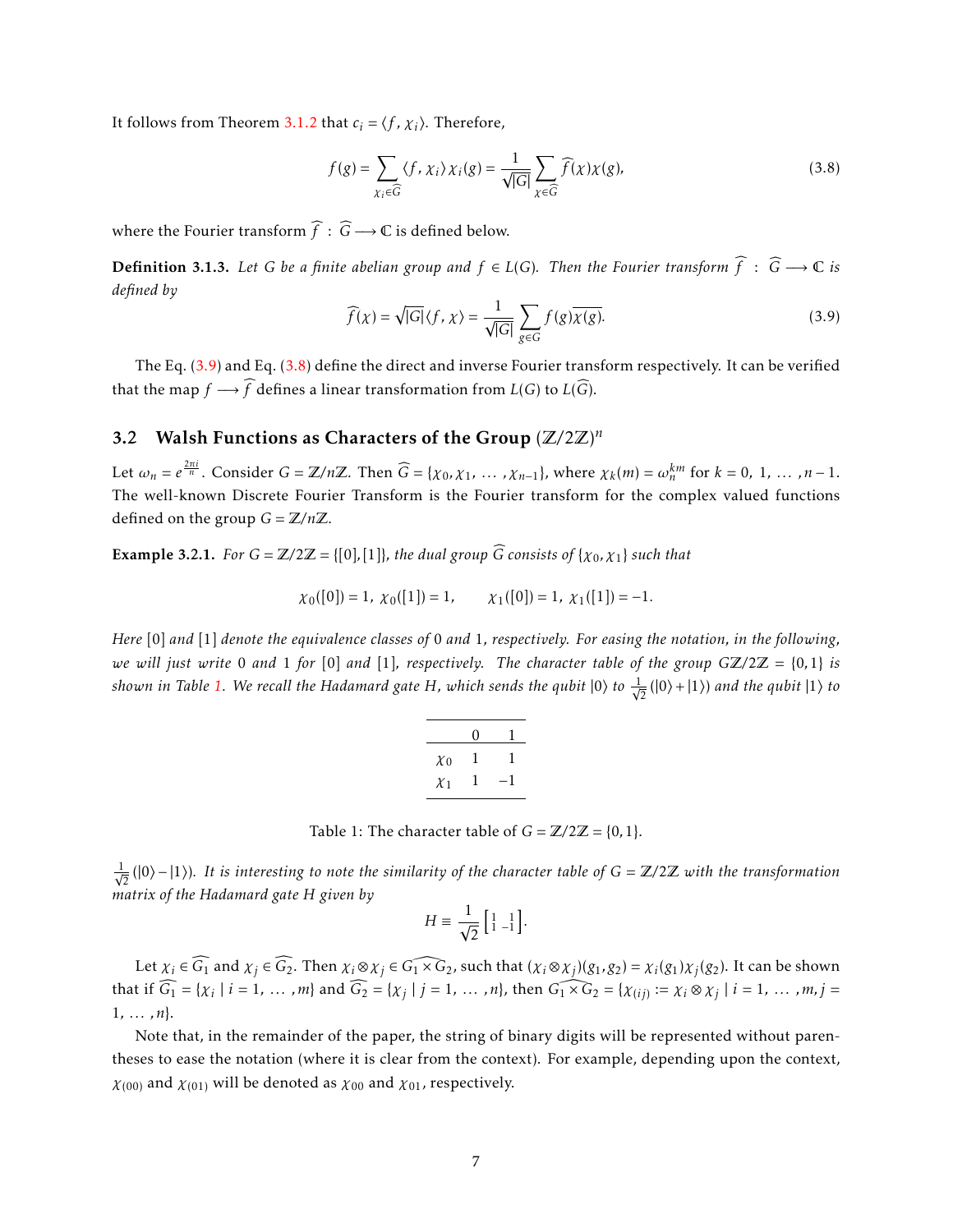**Example 3.2.2.** For  $G = \mathbb{Z}/2\mathbb{Z} \times \mathbb{Z}/2\mathbb{Z} = \{0,1\} \times \{0,1\} = \{00,01,10,11\}$ , the dual group  $\widehat{G} = \{ \chi_{(ij)} = \chi_i \otimes \chi_j \mid i = 1,2,3,4,5\}$  $0, 1, j = 0, 1$ }.

<span id="page-7-0"></span>*Again we note the similarity between the character table of*  $G = \mathbb{Z}/2\mathbb{Z} \times \mathbb{Z}/2\mathbb{Z}$  $G = \mathbb{Z}/2\mathbb{Z} \times \mathbb{Z}/2\mathbb{Z}$  $G = \mathbb{Z}/2\mathbb{Z} \times \mathbb{Z}/2\mathbb{Z}$  (see Table 2) and the transfor*mation matrix of*

*1 1 1 1*

 $\overline{\phantom{a}}$ 

*.*

| $H \otimes H \equiv \frac{1}{2}$ |    | $\frac{1}{1}$ | $\frac{-1}{-1}$ |    |
|----------------------------------|----|---------------|-----------------|----|
|                                  | 00 | 01            | 10              | 11 |
| $\chi_{00}$                      | 1  | 1             | 1               | 1  |
| $\chi_{01}$                      | 1  | 1             | 1               | 1  |
| $\chi_{10}$                      | 1  | 1             | 1               | 1  |
| $\chi_{11}$                      | 1  |               |                 |    |

Table 2: The character table of  $G = \mathbb{Z}/2\mathbb{Z} \times \mathbb{Z}/2\mathbb{Z} = \{0,1\} \times \{0,1\} = \{00,01,10,11\}$ . Note that  $\chi_{ij}$  denotes  $\chi_{(ij)}$ in the above table.

The above examples can easily be generalized to the group  $G = \{0, 1\}^n$ , which is a group of order  $2^n$  with elements identified with all the binary words of length *n*. The elements of this group can also be written as integers 0, 1, 2, ... ,  $2^{n}-1$ , where the integer *k* corresponds to the string  $(k_{n-1}k_{n-2}...k_0)$  which is the binary representation of the integer *k*, i.e.,  $k = \sum_{i=0}^{n-1} k_i 2^i$  with  $k_i \in \{0,1\}$ . For example, for  $n = 2$ , the elements of  $G = \{0, 1\}^2$  can be written as  $\{0, 1, 2, 3\}$ , where 0 is identified with  $(00)$ , 1 is with  $(01)$ , 2 is with  $(10)$  and 3 is with (11). A similar convention is followed for the character  $\chi_k$ , i.e.,  $\chi_k = \chi_{k_{n-1}} \otimes \chi_{k_{n-2}} \otimes \dots \otimes \chi_{k_1} \otimes \chi_{k_0} =$  $\chi_{(k_{n-1}k_{n-2}, \ldots, k_1k_0)}$ . For example,  $\chi_2$  denotes  $\chi_{(10)} = \chi_1 \otimes \chi_0$ , and  $\chi_3$  denotes  $\chi_{(11)} = \chi_1 \otimes \chi_1$ . It is clear that using this convention for the group  $G = (\mathbb{Z}/2\mathbb{Z})^n = \{0,1\}^n$  the dual group is  $\widehat{G} = \{\chi_k \mid k = 0, 1, ..., 2^n - 1\}.$ More explicitly, suppose *k* has the binary representation  $(k_{n-1}k_{n-2}k_1k_0)$  and  $x \in G$  such that it has the binary representation  $(x_{n-1}x_{n-2} \ldots x_1x_0)$ . Then

<span id="page-7-2"></span>
$$
\chi_k(x) = \left(\chi_{k_{n-1}} \otimes \chi_{k_{n-2}} \otimes \dots \chi_{k_1} \otimes \chi_{k_0}\right)(x)
$$
  
=  $\chi_{k_{n-1}}(\chi_{n-1}) \chi_{k_{n-2}}(\chi_{n-2}) \dots \chi_{k_1}(\chi_1) \chi_{k_0}(\chi_0)$   
=  $(-1)^{\left(\sum_{i=0}^{n-1} x_i k_i\right)}$  (3.10)

**Definition 3.2.3.** Let  $N = 2^n$  be a positive integer and let  $G = (\mathbb{Z}/2\mathbb{Z})^n = \{0,1\}^n$ . Assume  $0 \le k \le N$  to be an  $i$  *integer. Then the character*  $\chi_k \in \widehat{G}$  *can be identified with the k<sup>th</sup> Walsh function of order*  $N$ *.* 

**Definition 3.2.4.** Let  $N = 2^n$  be a positive integer. Suppose the interval [0,1] is divided into N equal subintervals each of length  $\frac{1}{N}.$  These sub-intervals are ordered from left to right by assigning binary equivalent of *numbers from* 0, 1, 2,  $\dots$ ,  $N-1$ , with 0 assigned to the left most interval. It is clear that any  $x \in [0,1]$  will lie in  $\phi$  *one of these intervals. Then the k* $^{th}$  *Walsh function of order*  $N$  *is the function*  $W_k(x)$  *:*  $[0,1]\longrightarrow\{1,-1\}$  *defined by* 

<span id="page-7-1"></span>
$$
W_k(x) := \begin{cases} \begin{array}{c} \chi_k(i), & \frac{i}{N} \le x < \frac{i+1}{N}, \ 0 \le i \le N-1, \\ \chi_k(N-1), & x = 1 \end{array} \end{cases} \tag{3.11}
$$

**Example 3.[2.](#page-8-1)5.** For  $N = 2^2$  there are 4 Walsh functions as shown in Figure 2. It is instructive to note the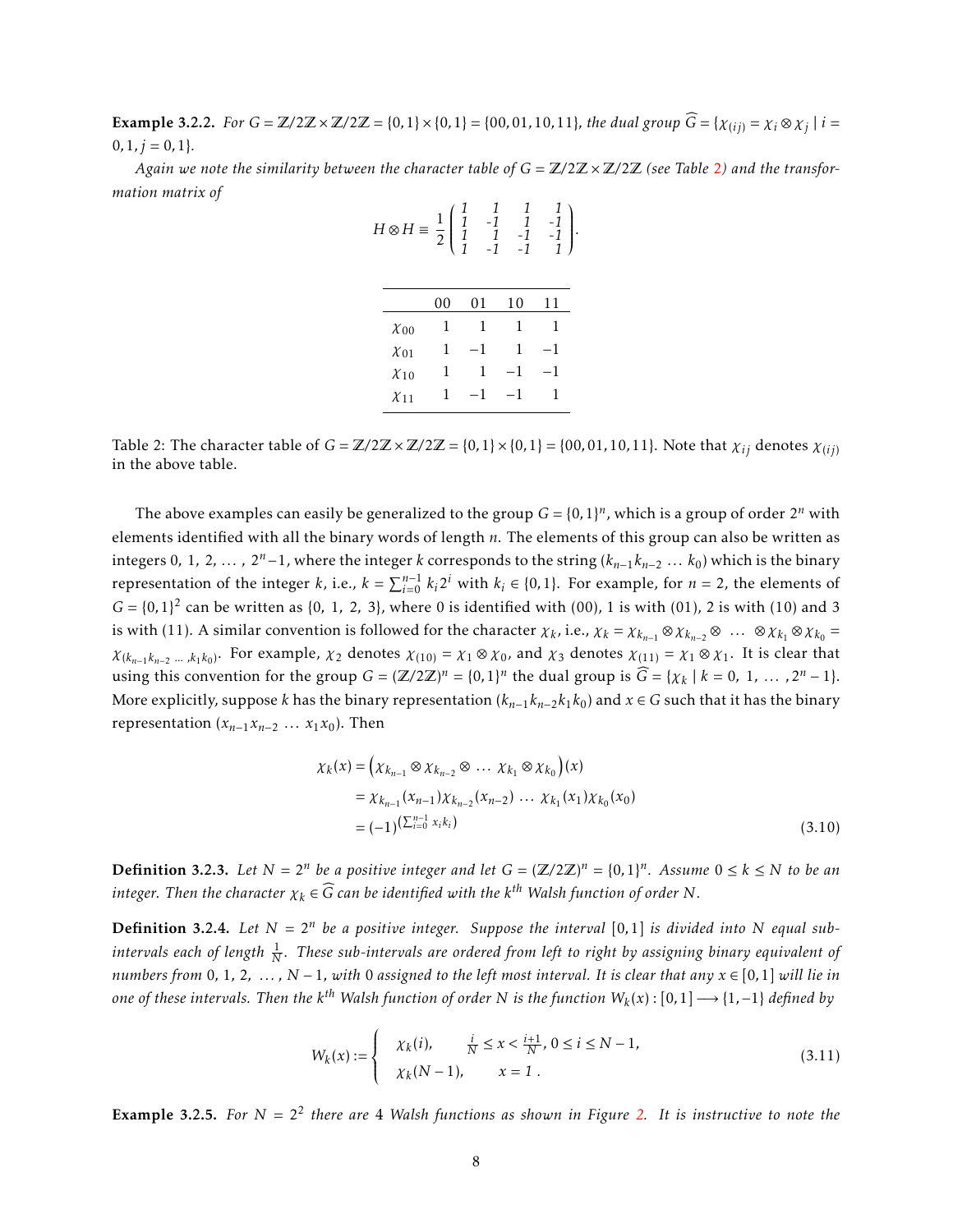<span id="page-8-1"></span>*correspondence between the rows of the character table of G* = Z*/*2Z × Z*/*2Z *in Table [2](#page-7-0) and the graph of Walsh functions shown in Figure [2](#page-8-1) below.*



Figure 2: Walsh functions in the natural (or Hadamard) ordering for  $N = 4$ .

We note that in Eq. [\(3.11\)](#page-7-1) the  $k^{\text{th}}$  Walsh function  $W_k(x)$  of order N is defined in terms of characters  $\chi_k \in \widehat{G}$ , where  $G = (\mathbb{Z}/2\mathbb{Z})^n = \{0,1\}^n$  and  $k = 0, 1, 2, ..., N-1$ . It is clear from the above discussion that the character theory of finite groups provides valuable insights into the structure of Walsh functions.

#### <span id="page-8-0"></span>3.3 Walsh-Hadamard Transform

Let  $G = (\mathbb{Z}/2\mathbb{Z})^n = \{0,1\}^n$  and  $f \in L(G)$ . Then from our earlier discussion (see Definition [3.1.3](#page-6-3) and Eq. [\(3.10\)](#page-7-2)) we have

<span id="page-8-2"></span>
$$
\widehat{f}(\chi_k) = \frac{1}{\sqrt{|G|}} \sum_{g \in G} f(g) \chi_k(g) = \frac{1}{\sqrt{N}} \sum_{m=0}^{2^n - 1} f(m) \chi_k(m) = \frac{1}{\sqrt{N}} \sum_{m=0}^{2^n - 1} f(m) (-1)^{\sum_{i=0}^{n-1} m_i k_i}.
$$
 (3.12)

where *k* has the binary representation  $k_{n-1}k_{n-2}k_1k_0$  and *m* has the binary representation  $m_{n-1}m_{n-2}m_1m_0$ and  $N = |G| = 2^n$ . Similarly, following Eq.  $(3.8)$ , we have

<span id="page-8-3"></span>
$$
f(m) = \frac{1}{\sqrt{N}} \sum_{k=0}^{N-1} \widehat{f}(\chi_k) \chi_k(m) = \frac{1}{\sqrt{N}} \sum_{k=0}^{N-1} \widehat{f}(\chi_k) (-1)^{\sum_{i=0}^{n-1} m_i k_i}.
$$
 (3.13)

**Definition 3.3.1.** Let  $\mathbf{v} = [f(0) \quad f(1) \quad f(2) \quad \dots \quad f(N-1)]^T$  be a vector with  $N = 2^n$  components. Then its *Walsh-Hadamard transform is the vector defined by*  $\widehat{\mathbf{v}} = [\widehat{f}(x_0) \ \widehat{f}(x_1) \ \widehat{f}(x_2) \ \dots \ \widehat{f}(x_{N-1})]^T$ , where  $\widehat{f}(x_k)$ *is defined by Eq.* [\(3.12\)](#page-8-2), for  $k = 0, 1, 2, ..., N - 1$ . Similarly, given  $\hat{v}$ , its inverse Walsh-Hadamard transform is **v** such that the component  $f(m)$  of **v** is defined by Eq. [\(3.13\)](#page-8-3).

We will write

 $[f(0) f(1) f(2)$  *...*  $f(N-1)$ <sup>T</sup> ←→  $[f(x_0) f(x_1) f(x_2)$  *...*  $\widehat{f}(x_{N-1})$ <sup>T</sup>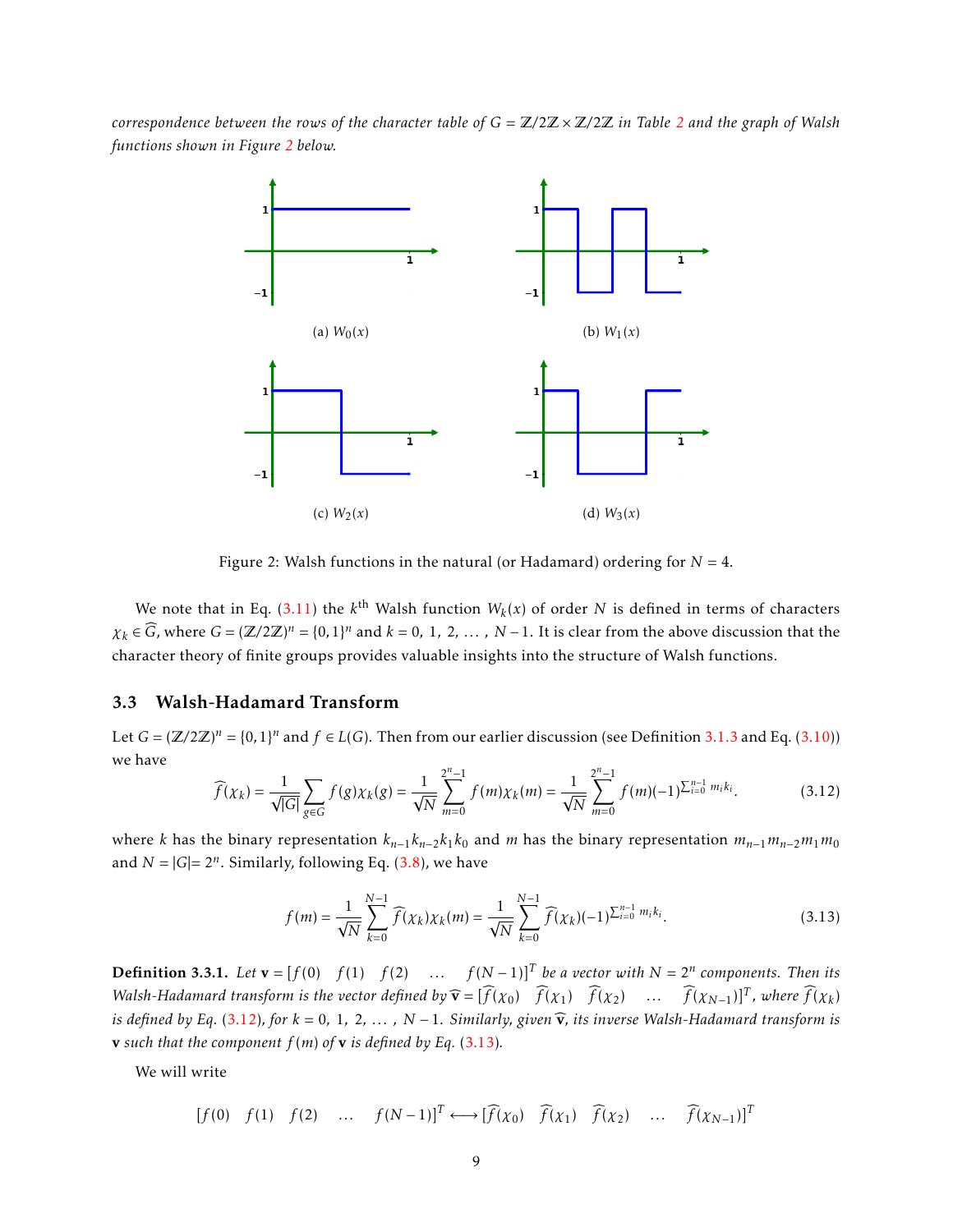

Figure 3: Walsh functions in the natural (or Hadamard) ordering for  $N = 8$ .

to denote the pair of a vector and its Walsh-Hadamard transform.

<span id="page-9-0"></span>**Example 3.3.2.** The Walsh-Hadamard transform of the vector  $\mathbf{v} = [f(0) \quad f(1) \quad f(2) \quad f(3)]^T$  is

$$
\widehat{\mathbf{v}} = \frac{1}{2} \begin{pmatrix} f(0) + f(1) + f(2) + f(3) \\ f(0) - f(1) + f(2) - f(3) \\ f(0) + f(1) - f(2) - f(3) \\ f(0) - f(1) - f(2) + f(3) \end{pmatrix}
$$

*One can compute this transform by computing*

$$
(H \otimes H) \mathbf{v} = \frac{1}{2} \begin{pmatrix} 1 & 1 & 1 & 1 \\ 1 & -1 & 1 & -1 \\ 1 & 1 & -1 & -1 \\ 1 & -1 & -1 & 1 \end{pmatrix} \begin{pmatrix} f(0) \\ f(1) \\ f(2) \\ f(3) \end{pmatrix}.
$$

It can be checked that, Ex. [3.3.2](#page-9-0) generalizes for computing the Walsh-Hadamard transform of an input vector of of size  $N = 2^n$ . In fact, for any integer  $N = 2^n$ , the Walsh-Hadamard transform of  $v =$  $[f(0) f(1) ... f(N-1)]^T$  is given by

$$
(H^{\otimes n}\mathbf{v}).\tag{3.14}
$$

*.*

A naive approach to compute the Walsh-Hadamard transform involving matrix-vector multiplication is of the order  $O(N^2)$  where  $N = 2^n$ . Although, in practice one computes the Walsh-Hadamard transform by employing a faster classical algorithm, namely the Fast Walsh-Hadamard Transform [\[18\]](#page-27-7), [\[6\]](#page-26-5). The classical Fast Walsh-Hadamard Transform algorithm has the time complexity of the order of  $\mathcal{O}(N\log_2(N))$  for computing the Walsh-Hadamard transform of an input vector of size  $N = 2^n$ .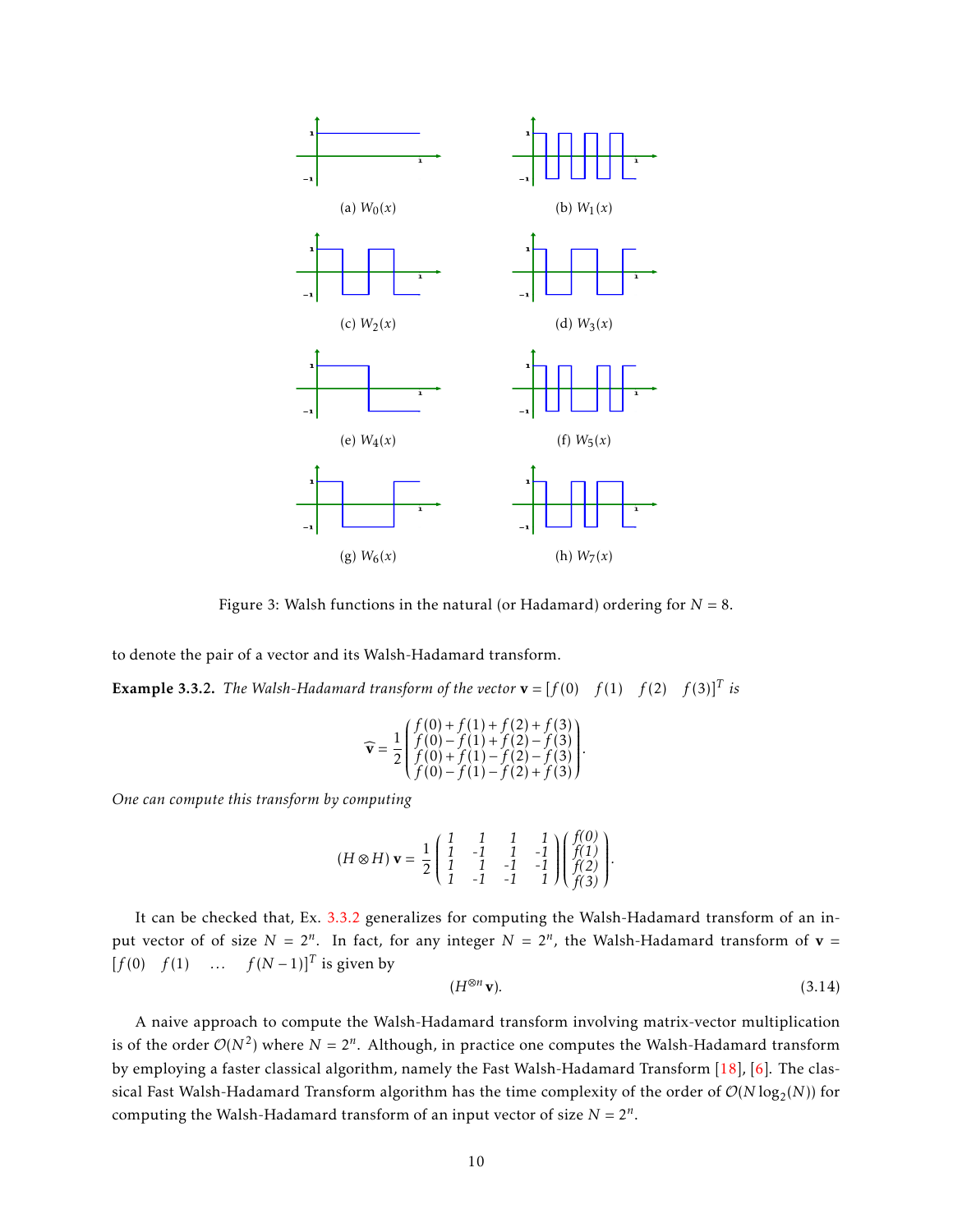#### <span id="page-10-0"></span>3.4 Quantum Walsh-Hadamard Transform

The quantum implementation of Walsh-Hadamard transform involves two main steps. First, preparing the initial state  $\sum_{k=0}^{N-1} f(k) |k\rangle$ , and second applying Hadamard gates  $H^{\otimes n}$  on it. Here  $N = 2^n$  and it is also assumed that  $||f|| = 1$ , or equivalently,  $\sum_{k=0}^{N-1} (f(k))^2 = 1$ . It can be verified that,

$$
H^{\otimes n}\left[\sum_{k=0}^{N-1}f(k)|k\rangle\right]=\frac{1}{\sqrt{N}}\sum_{k=0}^{N-1}\left(\sum_{m=0}^{N-1}f(m)(-1)^{\sum_{i=0}^{n-1}m_ik_i}\right)|k\rangle=\sum_{k=0}^{N-1}\widehat{f}(\chi_k)\,|k\rangle.
$$

## <span id="page-10-2"></span><span id="page-10-1"></span>4 Hybrid Classical-Quantum Approach for Walsh-Hadamard Transform



Figure 4: Quantum circuit for computing Walsh-Hadamard transform.

A variation of quantum Walsh-Hadamard transform is at the heart of our algorithm to solve nonlinear differential and integral equations. Indeed, the Hadamard gate is one of the most useful quantum gates and the Walsh-Hadamard transform is the first step in many important quantum algorithms. It was discussed earlier that the Walsh-Hadamard transform of  $\mathbf{v} = [f(0) \quad f(1) \quad \dots \quad f(N-1)]^T$  is given by ( $H^{\otimes n}$ **v**). Assuming that  $||\mathbf{v}|| = 1$ , a simple quantum circuit consisting of *n* Hadamard gates can compute the Walsh-Hadamard transform of an input vector **v** of size  $N = 2^n$  (see Fig. [4\)](#page-10-2). However, the difficulty in this simple approach lies in the measurement. For example, consider the case of  $n = 2$  qubits with  $\mathbf{v} = [f(0) \quad f(1) \quad f(2) \quad f(3)]^T$ . The circuit for computing the Walsh-Hadamard transform  $\widehat{\mathbf{v}}$  in this case is shown in Figure [5.](#page-11-0) The input state for the circuit in Figure [5](#page-11-0) is prepared to be

$$
\mathbf{v} = f(0)|00\rangle + f(1)|01\rangle + f(2)|10\rangle + f(3)|11\rangle.
$$

However, one can only find the square of the amplitudes of the Walsh-Hadamard transform values by carrying out the measurement in this case. Since the input sequence is assumed to be real, the components of Walsh-Hadamard transformed vector  $\hat{v}$  would also be real. However, the components of  $\hat{v}$  may be positive or negative and this sign information is lost on carrying out the measurement. We tackle this problem by using the following simple observation.

Lemma 4.0.1. *Let*

$$
[f(0) \quad f(1) \quad f(2) \quad \dots \quad f(N-1)]^T \longleftrightarrow [\widehat{f}(\chi_0) \quad \widehat{f}(\chi_1) \quad \widehat{f}(\chi_2) \quad \dots \quad \widehat{f}(\chi_{N-1})]^T
$$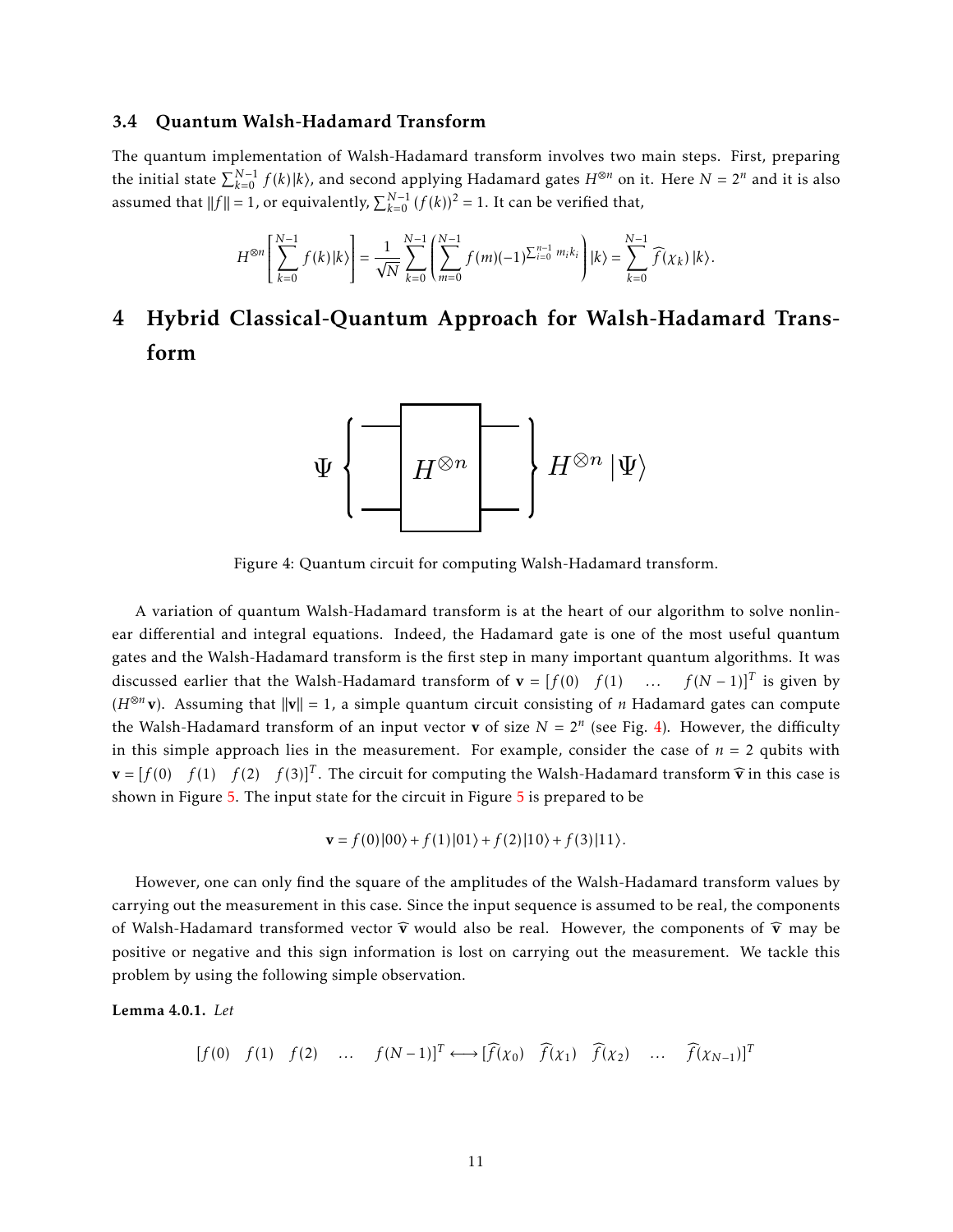<span id="page-11-0"></span>

Figure 5: Quantum circuit for computing Walsh-Hadamard transform for *n* = 2 qubits.

*be a pair of a sequence and its Walsh-Hadamard transform. If*

<span id="page-11-1"></span>
$$
f(0) > \sum_{k=1}^{N-1} |f(k)|, \tag{4.1}
$$

*then all the components of*  $[\widehat{f}(x_0) \ \widehat{f}(x_1) \ \widehat{f}(x_2) \ \ldots \ \widehat{f}(x_{N-1})]^T$  *are positive.* 

*Proof.* It is a consequence of the definition of Walsh-Hadamard transform that each component of the transformed vector

$$
[\widehat{f}(x_0) \quad \widehat{f}(x_1) \quad \widehat{f}(x_2) \quad \dots \quad \widehat{f}(x_{N-1})]^T
$$

is of the form of a constant multiple of  $f(0) \pm f(1) \pm f(2) \pm \ldots$  ±  $f(N-1)$ . The given hypothesis  $f(0)$  >  $\sum_{k=1}^{N-1} |f(k)|$  then implies that all the components of the vector

$$
[\widehat{f}(x_0) \quad \widehat{f}(x_1) \quad \widehat{f}(x_2) \quad \dots \quad \widehat{f}(x_{N-1})]^T
$$

are positive.

**Example 4.0.2.** The Walsh-Hadamard transform of  $\mathbf{v} = [f(0) \quad f(1) \quad f(2) \quad f(3)]^T$  is

$$
\widehat{\mathbf{v}} = \frac{1}{2} \begin{pmatrix} f(0) + f(1) + f(2) + f(3) \\ f(0) - f(1) + f(2) - f(3) \\ f(0) + f(1) - f(2) - f(3) \\ f(0) - f(1) - f(2) + f(3) \end{pmatrix}.
$$

*It is clear that if*  $f(0) > |f(1)|+|f(2)|+|f(3)|$ *, then all the components of the vector*  $\hat{\mathbf{v}}$  *are positive. In this case, one can directly compute the Walsh-Hadamard Transform by carrying out measurement in the circuit shown in Figure [5.](#page-11-0) Since all the components of the transformed vector are positive, there is no ambiguity about signs when computing the components from the probability measurements.*

From the above example, it follows that if the input vector  $\mathbf{v} = [f(0) \quad f(1) \quad f(2) \quad \dots \quad f(N-1)]^T$  is normalized (i.e.,  $\|\mathbf{v}\| = 1$ ) and Eq. [\(4.1\)](#page-11-1) is satisfied, then it is easy to compute the Walsh-Hadamard transform. For example, the circuit shown in Figure [5](#page-11-0) can be used for computing the Walsh-Hadamard transform for  $N = 4$ . Of course, the condition in Eq.  $(4.1)$  does not always hold. In such cases, we proceed as follows. Define  $b_0 = \epsilon + \sum_{k=0}^{N-1} |f(k)|$ , where  $\epsilon$  is an arbitrary positive number. Then the Walsh-Hadamard transform

 $\Box$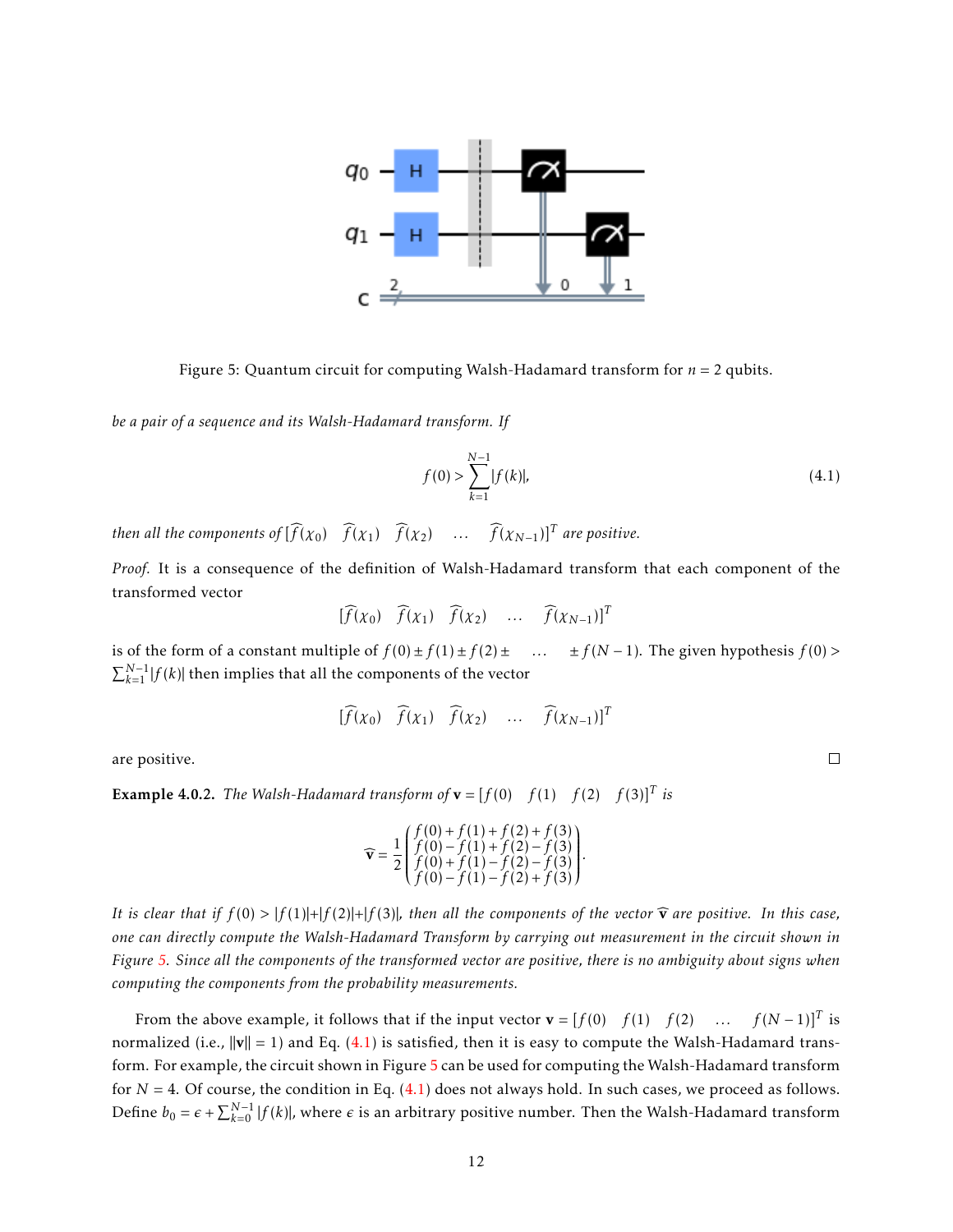of **v**<sub>1</sub> =  $[b_0 \quad f(1) \quad f(2) \quad \dots \quad f(N-1)]^T$  is given by

<span id="page-12-1"></span>
$$
\widehat{\mathbf{v}_1} = \widehat{\mathbf{v}} + \widehat{\mathbf{t}}, \qquad \text{where } \widehat{\mathbf{t}} = \delta \begin{bmatrix} 1 & 1 & \dots & 1 \end{bmatrix}^T \text{ is vector of size } N \text{ with } \delta = \frac{1}{\sqrt{N}} (b_0 - f(0)). \tag{4.2}
$$

We note that vectors **v** and  $\mathbf{v}_1$  differ only in the first component. A quantum state is prepared based on the normalized state vector  $\frac{v_1}{\|v_1\|}$ . Clearly, all components of the normalized state vector  $\frac{v_1}{\|v_1\|}$  are non-negative and the condition given in Eq. [\(4.1\)](#page-11-1) is satisfied. Therefore, the Walsh-Hadamard transform  $\frac{\widehat{\mathbf{v_1}}}{\|\mathbf{v_1}\|}$ can be obtained using the quantum Hadamard gates and measurement operations without any ambiguity about the signs. Then using Eq. [\(4.2\)](#page-12-1), one can compute  $\hat{\mathbf{v}} = \hat{\mathbf{v}}_1 - \hat{\mathbf{t}}$ . The hybrid classical-quantum approach explained above is employed in Algorithm [1](#page-12-2) to compute the Walsh-Hadamard transform of a given input vector.

<span id="page-12-2"></span>Algorithm 1: A hybrid classical-quantum algorithm for computing the Walsh-Hadamard transform  $\mathcal{H}_O(A)$  of a given input vector A.

**Input:** The input vector  $A = [a_0 \ a_1 \ a_2 \ \dots \ a_{N-1}]^T$  where  $N = 2^n$  is a positive integer and  $a_i \in \mathbb{R}$  for  $i = 0$  to  $i = N - 1$ .

Output: The Walsh-Hadamard transform of the input vector.

1 Function  $H_O(A)$ 2  $b_0 = \epsilon + \sum_{k=0}^{N-1} |a_k|$  $//$  Here  $\epsilon$  is any positive number. 3  $c = \sqrt{\left[b_0^2 + \sum_{k=1}^{N-1} a_k^2\right]}$  // Let  $\widetilde{A} = \left[b_0 \quad a_1 \quad a_2, \dots \quad a_{N-1}\right]^T$ . Then  $c = ||\widetilde{A}||$  $\sqrt{b_0^2 + \sum_{k=1}^{N-1} a_k^2}$  $\mathcal{L} = \int_{0}^{\infty} \text{Prepare the state } |\Psi\rangle = \frac{b_0}{c} |0\rangle + \sum_{k=1}^{N-1} \frac{a_k}{c} |k\rangle \text{ using } n \text{ qubits.}$  // Initialize the state  $|\Psi\rangle$  with  $\frac{\widetilde{A}}{||\widetilde{A}||}$ .  $\mathfrak{g}$  Apply  $H^{\otimes}$  on  $|\Psi\rangle$ . 6 Measure all the *n* qubits to compute the probability  $p_k$  of obtaining the state  $|k\rangle$ , for  $k = 0$  to  $2^n - 1$ . 7  $\delta = \frac{1}{\sqrt{2}}$  $\frac{1}{N}(b_0 - a_0)$ <sup>8</sup> return the vector [*c*  $\sqrt{p_0} - \delta$  *c*√ $\overline{p_1} - \delta$  *c*√ $\overline{p_2} - \delta$  ... *c*√ $\overline{p_{N-1}} - \delta$ <sup>T</sup>

We note that the parameter  $\epsilon$  ensures that Algorithm [1](#page-12-2) also works for the special case when the  $||A|| = 0$ .

#### <span id="page-12-0"></span>4.1 Computational Complexity

The computational complexity of the classical Fast Walsh-Hadamard Transform [\[18\]](#page-27-7) for an input vector of size *N* is of the order of  $\mathcal{O}(N \log_2(N))$  additions and subtractions. Here we will show that our proposed hybrid classical-quantum algorithm for computing the Walsh-Hadamard transform has a complexity of  $\mathcal{O}(N)$ .

In order to make a more precise comparison of the performances of the classical and the hybrid algorithms, we consider an input vector of size *N* such that each of the *N* components is *K* bits, and provide a relevant estimate of the complexity. Since the classical Fast Walsh-Hadamard Transform [\[18\]](#page-27-7) for an input vector of size  $N$  is of the order of  $\mathcal{O}(N \log_2(N))$  additions and subtractions and the addition or subtraction of two *K* bits numbers is of the order of  $\mathcal{O}(K)$  (using the elementary school algorithms of addition and subtraction with carry and borrow), respectively, the classical Fast Walsh-Hadamard Transform will be of the order of  $\mathcal{O}(N \log_2(N) K)$ .

Now we consider a breakdown of the computational complexity of Algorithm [1](#page-12-2) by considering the computational complexity of its individual steps. Note that step 2 in Algorithm [1](#page-12-2) involves additions with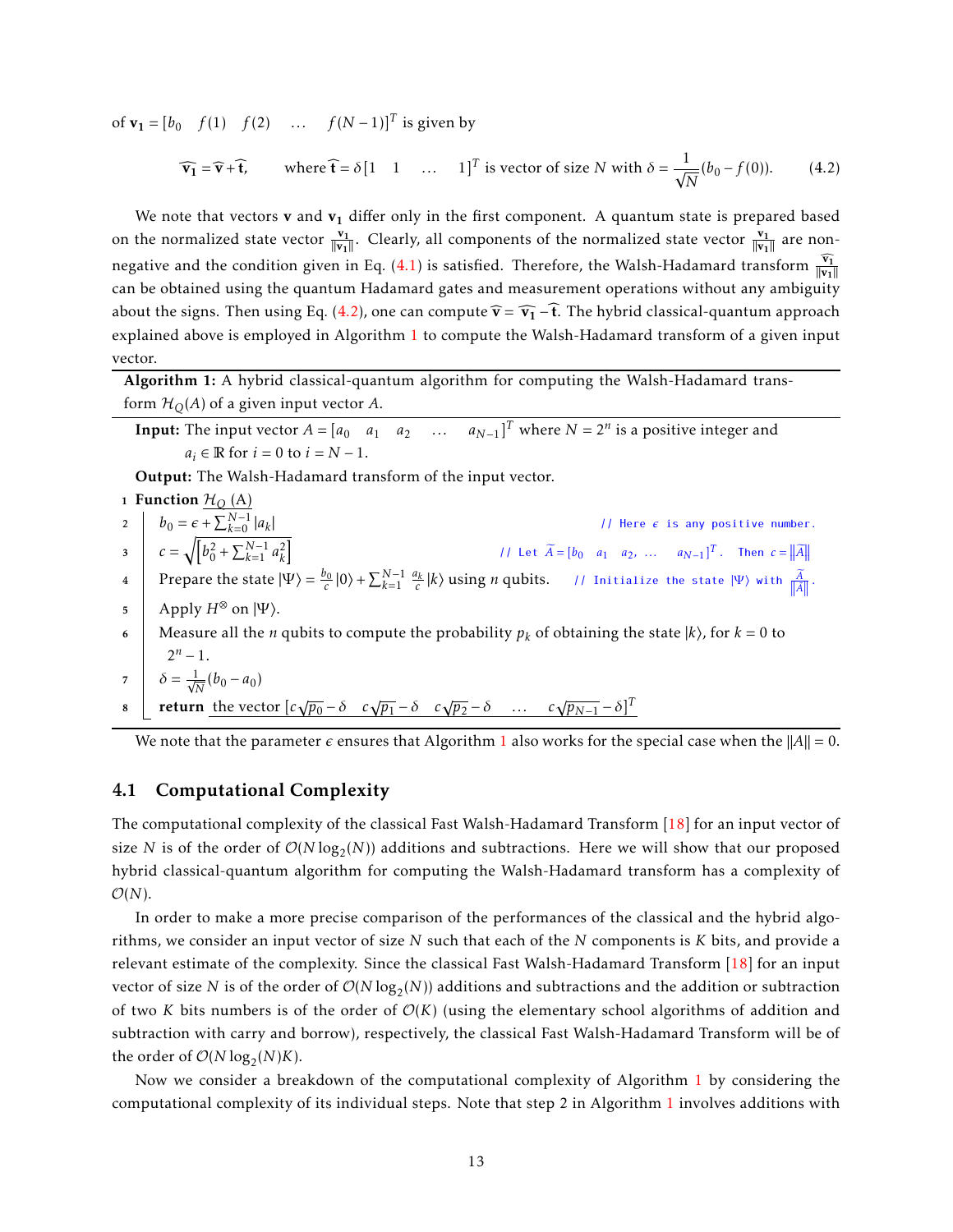associated complexity O(*NK*). Step 3 involves computation of squares, additions and a square-root. We note that the complexity of computing the square-root of a number is of the same order as that of multiplication using Newton's method. Since multiplication of two *K* bits number is  $O(K \log_2(K))$  as given by Harvey-Hoeven algorithm [\[34\]](#page-28-6), Step 3 has a complexity of  $\mathcal{O}(NK \log_2(K))$ . Similarly, steps 7 and 8 put together have a complexity of  $\mathcal{O}(NK \log_2(K))$ . It is important to note that step 5 involves quantum Hadamard gates which enable the computation of Hadamard transform with a complexity of  $\mathcal{O}(1)$ . All the steps discussed so far (i.e., steps 2, 3, 5, 7 and 8) together have a complexity of  $\mathcal{O}(NK\log_2(K))$ . The cost of state preparation and measurement are often ignored in the complexity analysis of quantum algorithms. Here we will assume that the cost of state-preparation (step 4) and measurement (step 6) is bounded by  $\mathcal{O}(NK\log_2(K))$ . Therefore, our proposed hybrid classical-quantum algorithm, Algorithm [1,](#page-12-2) is of the order of  $\mathcal{O}(NK \log_2(K))$ . It follows that for a fixed *K* our proposed algorithm is of the order of  $\mathcal{O}(N)$ , whereas as mentioned earlier, the classical Fast Walsh-Hadamard Transform is of the order of  $\mathcal{O}(N \log_2(N))$ .

#### Remark 4.1.1.

- (a) The Harvey-Hoeven algorithm for multiplication [\[34\]](#page-28-6) is of order  $O(K\log_2(K))$  only for extremely large numbers. The algorithm is  $O(K\log_2(K))$  only if  $K\geq 2^{d^{12}}$  with  $d=1729$ . Although they describe modifications in *their algorithm, which will reduce d to* 9*.*
- (b) Even if one uses the classical Karatsuba algorithm, which is of the order of  $\mathcal{O}(K^{1.585})$ , in computing multipli*cations and square-roots in Algorithm* [1,](#page-12-2) *it is obvious that Algorithm* [1](#page-12-2) *will be of*  $\mathcal{O}(N)$ *.*

In the next section, using some simple examples, we illustrate how Walsh-Hadamard basis functions can be used for representing functions and performing integration and differentiation operations on them. This will set the stage for our proposed hybrid classical-quantum approach for the solution of nonlinear ordinary differential equations using Walsh-Hadamard basis functions and Algorithm [1.](#page-12-2)

## <span id="page-13-0"></span>5 Walsh-Hadamard Basis: Representation, Integration and Differentiation of arbitrary functions

Any piecewise continuous function *f* on [0*,*1] can be approximated by a discretizing the function and then the discretized version can be be expressed as a linear combination of Walsh functions. To demonstrate the use of Walsh-Hadamard transform for representation and integration of functions, especially in the context of the proposed hybrid classical-quantum approaches, we provide some illustrative examples. It is important to note that we consider the natural ordering of Walsh functions in our formulations unlike most works in the literature that are based on the sequency ordering. This consideration results in expressions for integration and differentiation matrices (as discussed below) that are slightly different from those commonly available in the literature (e.g., see [\[10\]](#page-26-9), [\[11\]](#page-27-0), [\[13\]](#page-27-2), [\[14\]](#page-27-3)).

Example 5.0.1. *Consider the function* cos(*πt*) *on* 0 ≤ *t* ≤ 1*. The interval* [0*,*1] *is divided into N* = 4 *sub-intervals and the function* cos(*πt*) *is discretized as*

$$
\cos(\pi t) \simeq \left[\cos\left(\frac{\pi}{8}\right) \cos\left(\frac{3\pi}{8}\right) \cos\left(\frac{5\pi}{8}\right) \cos\left(\frac{7\pi}{8}\right)\right]^T.
$$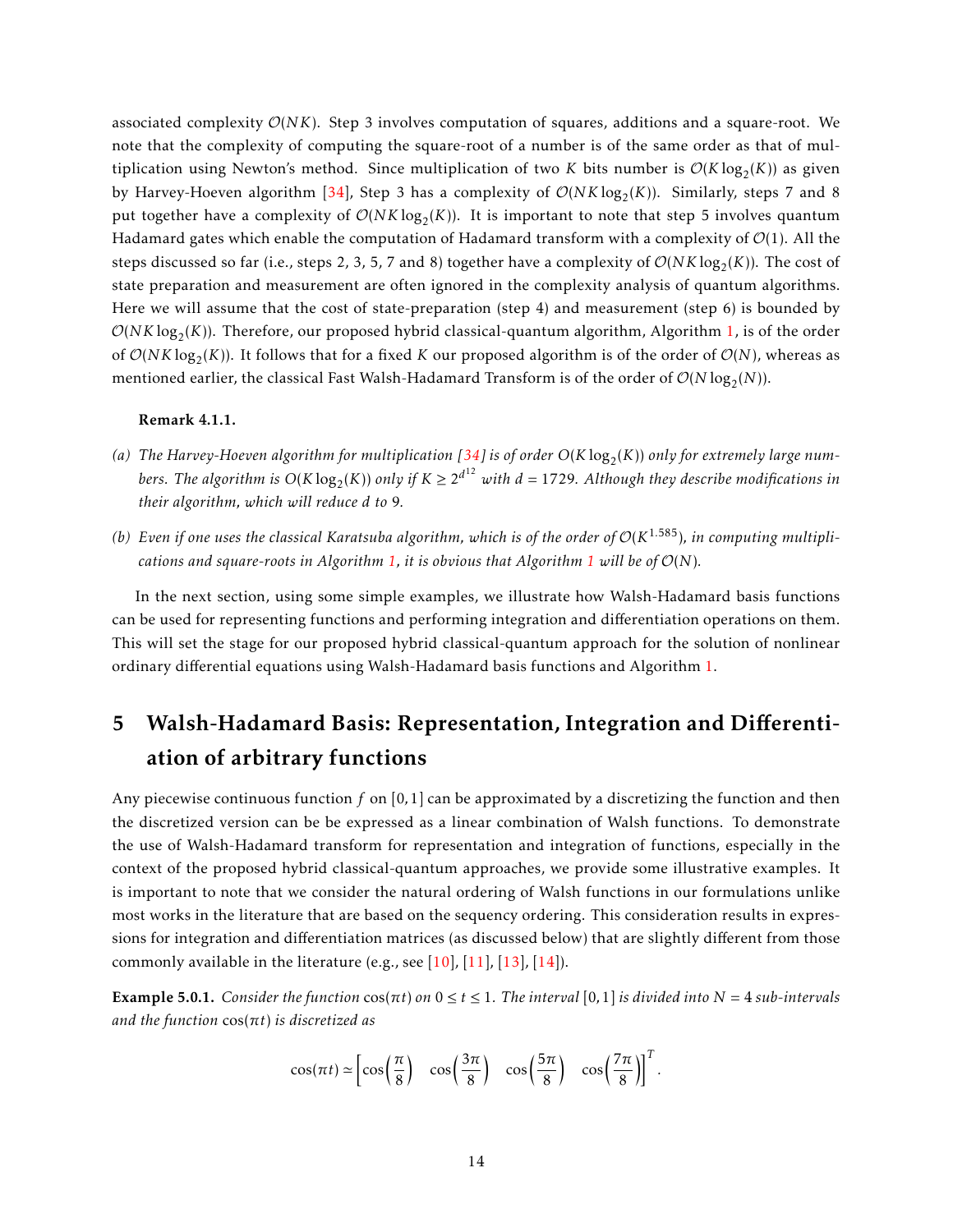*Then the computation of Walsh-Hadamard transform gives*

$$
\left[\cos\left(\frac{\pi}{8}\right) \cos\left(\frac{3\pi}{8}\right) \cos\left(\frac{5\pi}{8}\right) \cos\left(\frac{7\pi}{8}\right)\right]^T \longleftrightarrow \frac{1}{2} \begin{bmatrix} 0 & 1.08 & 2.61 & 0 \end{bmatrix}^T.
$$

*It follows from the above calculation and and Eq.* [\(3.8\)](#page-6-1) *(with*  $|G| = N = 4$ *) that* 

$$
\cos(\pi t) \simeq \frac{1}{4} (1.08 W_1(t) + 2.61 W_2(t)).
$$

*Of course, increasing the value of N improves the approximations obtained using the Walsh functions. Figure [6](#page-14-1) below shows that graph of function* cos(*πt*) *for* 0 ≤ *t* ≤ 1 *and the approximations of this function obtained by using Walsh functions of order N* = 2*,* 4*,* 8 *and* 16*.*

<span id="page-14-1"></span>

Figure 6: Approximation of  $f(t) = cos(\pi t)$ , for  $0 \le t \le 1$ , using Walsh functions of order  $N = 2$ , 4, 8 and 16. The function cos(*πt*) is plotted in red and the Walsh function based approximations are plotted in blue.

#### <span id="page-14-0"></span>5.1 Integration of Walsh functions

We have seen that Walsh functions can be used to approximate the discretized version of any continuous function defined on [0*,*1]. One can use Walsh functions to approximate the integrals of piecewise continuous functions on [0,1]. For example, consider the function  $f(t) = \int_0^t W_0(x) dx = t$ , with  $0 \le t \le 1$ . It can be discretized over [0, 1], using  $N = 4$  as

$$
f(t) = t \approx \begin{bmatrix} \frac{1}{8} & \frac{3}{8} & \frac{5}{8} & \frac{7}{8} \end{bmatrix}^T
$$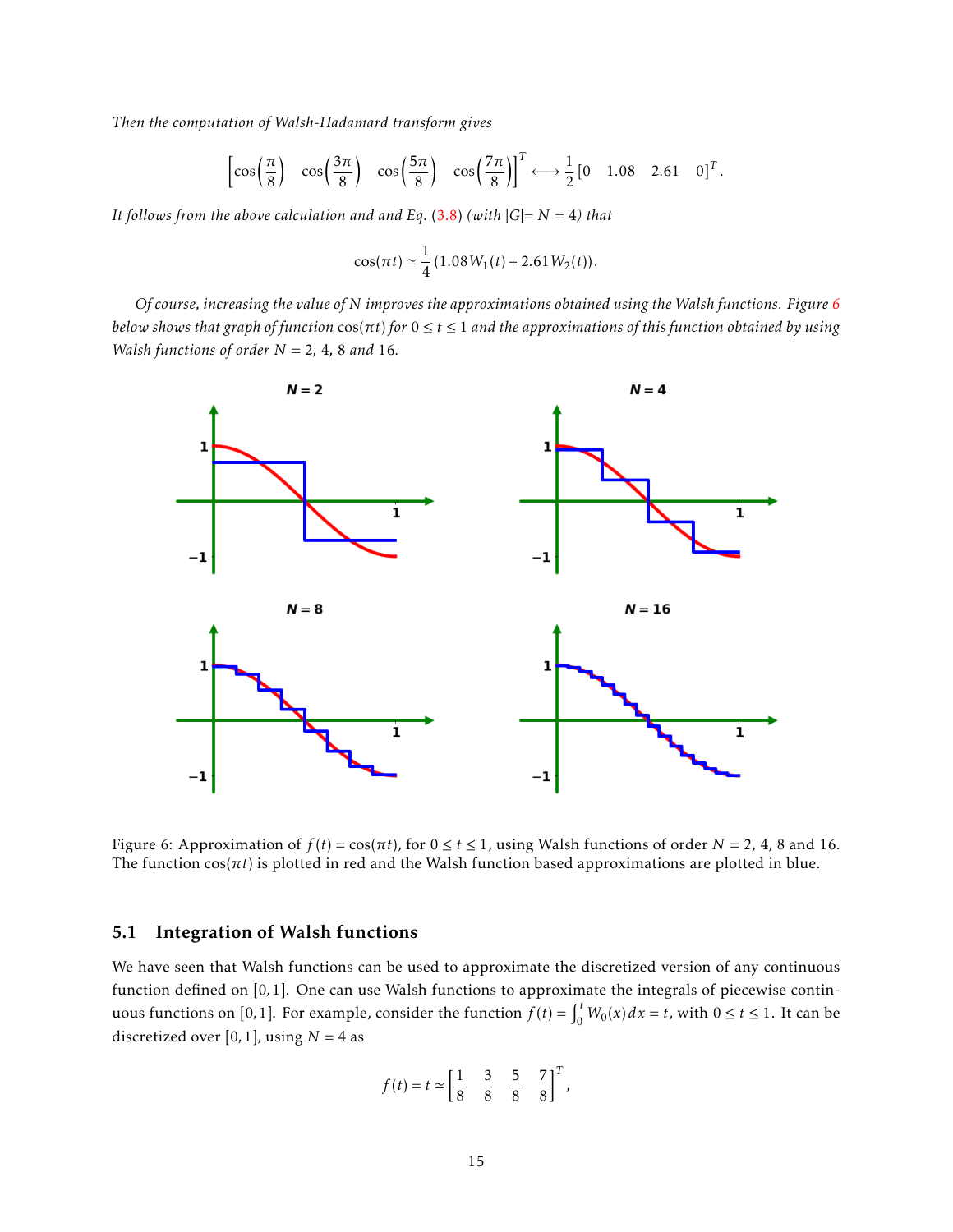and the Walsh-Hadamard transform computation gives

$$
t \simeq \begin{bmatrix} \frac{1}{8} & \frac{3}{8} & \frac{5}{8} & \frac{7}{8} \end{bmatrix}^T \longleftrightarrow \frac{1}{2} \begin{bmatrix} 2 & -\frac{1}{2} & -1 & 0 \end{bmatrix}^T.
$$

From the above computation and Eq.  $(3.8)$  (with  $|G|=N=4$ ) it follows that

$$
\int_0^t W_0(x) dx = t = \frac{1}{4} \left( 2W_0(t) - \frac{1}{2} W_1(t) - W_2(t) \right) = \frac{1}{2} W_0(t) - \frac{1}{8} W_1(t) - \frac{1}{4} W_2(t).
$$
 (5.1)

Similarly, it can be checked that

$$
\int_0^t W_1(x) dx \simeq \left[\frac{1}{8} \quad \frac{1}{8} \quad \frac{1}{8} \quad \frac{1}{8} \quad \frac{1}{8}\right]^T \longleftrightarrow \frac{1}{2} \left[\frac{1}{2} \quad 0 \quad 0 \quad 0\right]^T.
$$

This gives,

$$
\int_0^t W_1(x) dx = \frac{1}{8} W_0(t).
$$
 (5.2)

We have

$$
\int_0^t W_2(x) dx \simeq \left[\frac{1}{8} \quad \frac{3}{8} \quad \frac{3}{8} \quad \frac{1}{8}\right]^T \longleftrightarrow \frac{1}{2} \left[1 \quad 0 \quad 0 \quad -\frac{1}{2}\right]^T,
$$

and

$$
\int_0^t W_3(x) dx \simeq \left[\frac{1}{8} \quad \frac{1}{8} \quad -\frac{1}{8} \quad -\frac{1}{8}\right]^T \longleftrightarrow \frac{1}{2} \left[0 \quad 0 \quad \frac{1}{2} \quad 0\right],
$$

and similar calculations give,

$$
\int_0^t W_2(x) dx = \frac{1}{4} W_0(t) - \frac{1}{8} W_3(t),
$$
\n(5.3)

$$
\int_0^t W_3(x) dx = \frac{1}{8} W_2(t).
$$
 (5.4)

The above calculations give rise to the following *integration matrix*

$$
I_4 = \begin{pmatrix} \frac{1}{2} & \frac{1}{8} & \frac{1}{4} & 0 \\ -\frac{1}{8} & 0 & 0 & 0 \\ -\frac{1}{4} & 0 & 0 & \frac{1}{8} \\ 0 & 0 & -\frac{1}{8} & 0 \end{pmatrix}.
$$
 (5.5)

The function to be integrated can be represented as a column vector with the Walsh functions as the basis functions. Then the multiplying this column vector by the integration matrix is equivalent to performing the integration of the function.

**Example 5.1.1.** The function cost can be discretized and represented as  $\left[\cos\left(\frac{1}{8}\right) \cos\left(\frac{3}{8}\right) \cos\left(\frac{5}{8}\right) \cos\left(\frac{7}{8}\right)\right]$ *on* [0*,*1] *for N* = 4*. Performing the Walsh-Hadamard transform gives*

$$
\left[\cos\left(\frac{1}{8}\right) \cos\left(\frac{3}{8}\right) \cos\left(\frac{5}{8}\right) \cos\left(\frac{7}{8}\right)\right] \longleftrightarrow \frac{1}{2} [3.375 \quad 0.232 \quad 0.471 \quad -0.108].
$$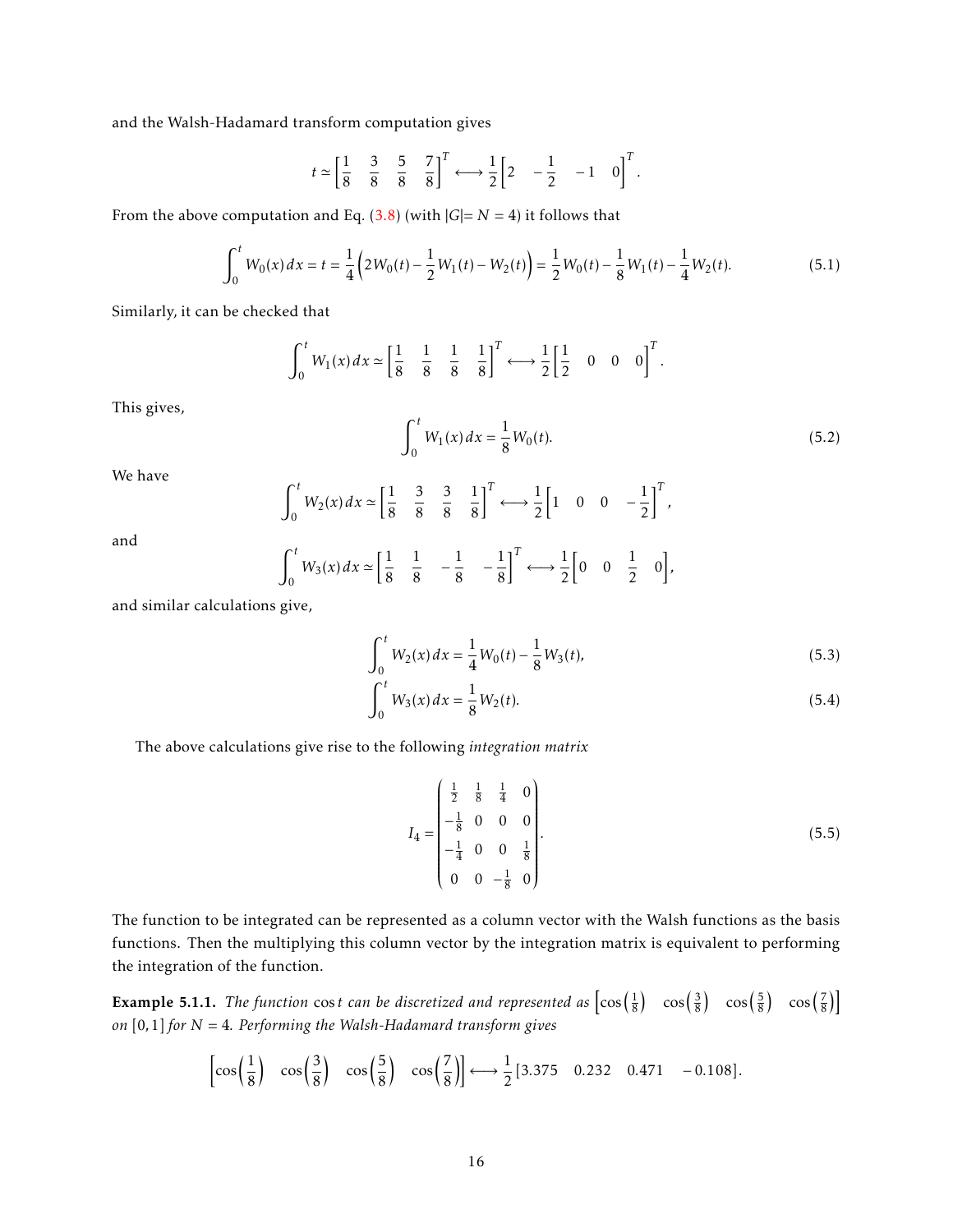*This means*

$$
\cos t \simeq \frac{1}{4} \left( 3.375 W_0(t) + 0.232 W_1(t) + 0.471 W_2(t) - 0.108 W_3(t) \right).
$$

*Therefore the column coordinate vector for* cos *t in terms of Walsh basis vectors is given by*

$$
\mathbf{v} = [0.844 \quad 0.058 \quad 0.118 \quad -0.027]^T,
$$

*and*

$$
I_4 \mathbf{v} = \begin{pmatrix} \frac{1}{2} & \frac{1}{8} & \frac{1}{4} & 0 \\ -\frac{1}{8} & 0 & 0 & 0 \\ -\frac{1}{4} & 0 & 0 & \frac{1}{8} \\ 0 & 0 & -\frac{1}{8} & 0 \end{pmatrix} \begin{pmatrix} 0.844 \\ 0.058 \\ 0.118 \\ -0.027 \end{pmatrix} = \begin{pmatrix} 0.459 \\ -0.105 \\ -0.214 \\ -0.015 \end{pmatrix}.
$$

*Therefore, we have*

$$
\int_0^t \cos x \, dx \simeq 0.459W_0(t) - 0.105W_1(t) - 0.214W_2(t) - 0.015W_3(t).
$$

One can transform this back to obtain the discretization of  $\int_0^t$  $\int_{0}^{t}$  cos *x* d *x* = sin *t* in the time domain as follows.

$$
2(H \otimes H) \begin{pmatrix} 0.459 \\ -0.105 \\ -0.214 \\ -0.015 \end{pmatrix} = \begin{pmatrix} 0.125 \\ 0.366 \\ 0.585 \\ 0.767 \end{pmatrix} = \begin{pmatrix} \sin(\frac{1}{8}) \\ \sin(\frac{3}{8}) \\ \sin(\frac{5}{8}) \\ \sin(\frac{7}{8}) \end{pmatrix}.
$$

A similar calculation shows that for  $N = 8$  the integration matrix  $I_8$  is given by

$$
I_8 = \begin{pmatrix} \frac{1}{2} & \frac{1}{16} & \frac{1}{8} & 0 & \frac{1}{4} & 0 & 0 & 0 \\ -\frac{1}{16} & 0 & 0 & 0 & 0 & 0 & 0 & 0 \\ -\frac{1}{8} & 0 & 0 & \frac{1}{16} & 0 & 0 & 0 & 0 \\ 0 & 0 & -\frac{1}{16} & 0 & 0 & 0 & 0 & 0 \\ -\frac{1}{4} & 0 & 0 & 0 & 0 & \frac{1}{16} & \frac{1}{8} & 0 \\ 0 & 0 & 0 & 0 & -\frac{1}{16} & 0 & 0 & 0 \\ 0 & 0 & 0 & 0 & -\frac{1}{8} & 0 & 0 & \frac{1}{16} \\ 0 & 0 & 0 & 0 & 0 & 0 & -\frac{1}{16} & 0 \end{pmatrix}
$$

The integration matrix  $I_N$  for  $N = 2^n$  can be be computed similarly. The integration matrix  $I_N$  is a very sparse matrix and therefore computation of integration is not very costly even when *n* is large. It is easy to see that if  $f(t)$  is discretized as  $\mathbf{f} = [f(\frac{1}{2N}) \quad f(\frac{3}{2N}) \quad f(\frac{5}{2N}) \quad \dots \quad f(\frac{2N-1}{2N})]^T$ , then  $\int_0^t f(\frac{1}{2N})^T f(\frac{3}{2N})^T$  $\int_{0}^{t} f(x) dx$  in the discretized form can be computed as

$$
H^{\otimes n}(I_N H^{\otimes n}(\mathbf{f})),\tag{5.6}
$$

*.*

for 0 ≤ *t* ≤ 1*.* In our proposed approach based on a hybrid classical-quantum implementation of the Walsh-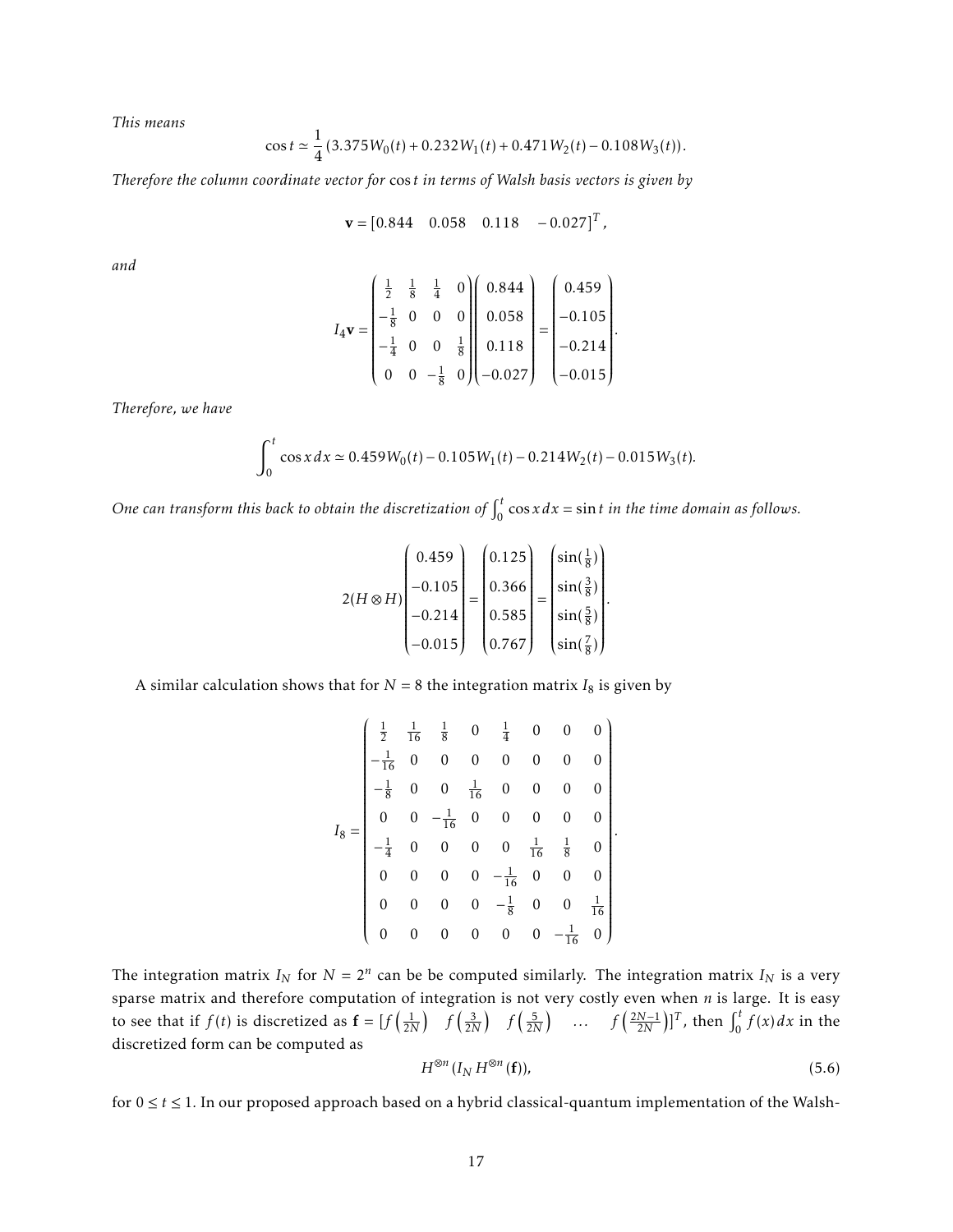Hadamard transform as outlined in Algorithm [1,](#page-12-2) the above expression can be evaluated as

<span id="page-17-4"></span>
$$
\mathcal{H}_Q(I_N \mathcal{H}_Q(\mathbf{f})).\tag{5.7}
$$

Although we have provided examples in the domain [0*,* 1], the present approach can easily be rescaled for arbitrary domains [*t*initial*, t*final].

#### <span id="page-17-0"></span>5.2 Differentiation Matrix

Since differentiation can be viewed as an inverse process of integration, the *differentiation matrix* can be obtain by finding the inverse of the integration matrix. For example, for  $N = 4$ , the differentiation matrix *D*<sup>4</sup> is given by

$$
D_4 = I_4^{-1} = \begin{pmatrix} 0 & -8 & 0 & 0 \\ 8 & 32 & 0 & 16 \\ 0 & 0 & 0 & -8 \\ 0 & -16 & 8 & 0 \end{pmatrix}.
$$

Similarly, the differentiation matrix  $D_N$  of order  $N = 2^n$  can be be computed as the inverse of  $I_N$ . The differentiation matrix *D<sup>N</sup>* is also a sparse matrix and therefore computation of differentiation is also not very costly even when *n* is large.

## <span id="page-17-1"></span>6 A Hybrid Algorithm for Solving Differential Equations

Walsh functions and the Walsh-Hadamard transform can be used to solve nonlinear differential equations. These methods are well-known and were used by several authors for solving differential equations [\[13\]](#page-27-2), [\[14\]](#page-27-3), [\[10\]](#page-26-9). The key idea of our work is to replace the classical computation of Walsh-Hadamard transform with a hybrid classical-quantum computation of Walsh-Hadamard transform (based on the natural ordering). Since the hybrid classical-quantum version of Walsh-Hadamard transform can be carried out more efficiently (in  $(\mathcal{O}(N))$  operations) than the classical Fast Walsh-Hadamard transform  $(\mathcal{O}(N \log_2(N)))$ , it provides a superior algorithm to solve nonlinear differential equations.

Consider the following system of nonlinear ordinary differential equations

$$
\frac{dx_i}{dt} = f_i(x_1, x_2, \dots, x_m, t), \quad \text{for } i = 1, 2, \dots, m,
$$
 (6.1)

with the initial conditions

<span id="page-17-3"></span><span id="page-17-2"></span>
$$
x_i(0) = q_i. \tag{6.2}
$$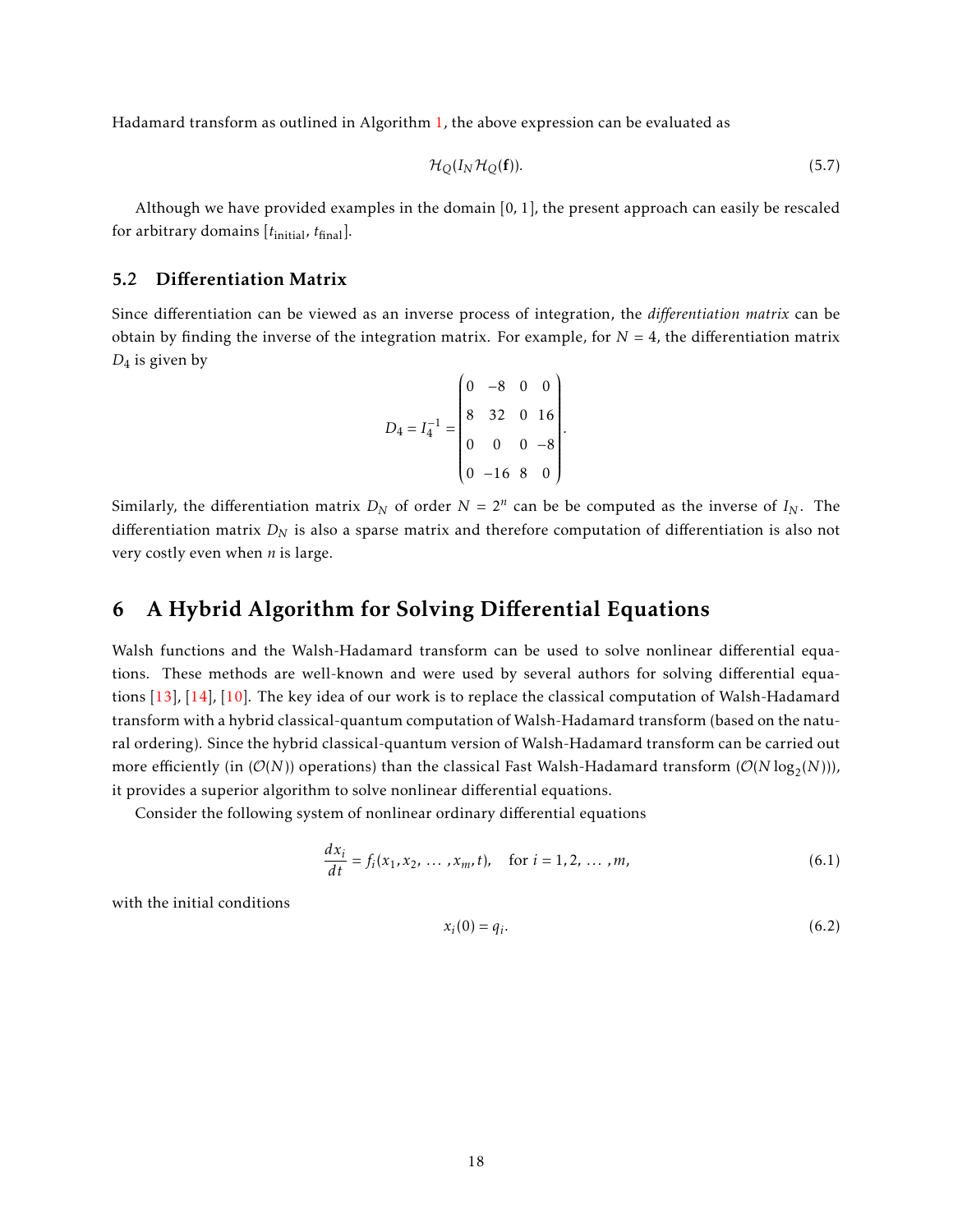<span id="page-18-1"></span>Algorithm 2: A hybrid classical-quantum algorithm for solving the system of differential equation given in Eq*.* [\(6.1\)](#page-17-2).

Input: Integers *N* and *Nmax*. **Output:** Discretized versions of  $x_i(t)$ , with *N* sub-intervals on  $0 \le t \le 1$ , for  $i = 1, 2, \ldots, m$ . /\* The algorithm uses the quantum subroutine  $H<sub>O</sub>(v)$  to compute the quantum Walsh-Hadamard transform of the input vector  $\mathbf{v}$ .  $*$ /  $t = \left[\frac{1}{2N} \quad \frac{3}{2N} \quad \frac{5}{2N} \quad \dots \quad \frac{2N-1}{N}\right]^{T}$ // Initialize *t*. 2 for  $i \leftarrow 1$  to  $m$  do  $x_i = x_{i \text{Initial}} = [q_i \quad q_i \quad q_i \quad \dots \quad q_i]^T$ // Initialize *xi*. 4  $I_N$  = The integration matrix of order *N* // Initialize the integration matrix  $I_N$ . 5 for  $i$  ← 1 to  $\frac{N_{max}}{N}$  do  $\kappa_i = x_{i\text{Initial}} + \mathcal{H}_Q(I_N \mathcal{H}_Q(f_i(x_1, x_2, ..., x_m, t)))$ // Compute  $x_i = x_{i \text{Initial}} + \int_0^t$  $\int_0^t f_i d\tau.$ 7 **return**  $x_1, x_2, ..., x_m$ .

Our algorithm starts by initializing  $x_i$  to a vector  $x_i$ <sub>Initial</sub> =  $[q_i \quad q_i \quad q_i \quad \dots \quad q_i]^T$  of size N for  $i = 1$  to  $i = m$ . Then using Eq. [\(6.1\)](#page-17-2) and Eq. [\(6.2\)](#page-17-3) one can write

$$
x_i = x_{i\text{Initial}} + \int_0^t f_i(x_1, x_2, \dots, x_m, \tau) d\tau
$$

The Walsh functions based representation and the integration matrix approach, discussed earlier in Section [5,](#page-13-0) can be used to solve the above equations iteratively. The iterations can then be continued up to a maximum chosen number of times, *Nmax*, where *Nmax* depends on the accuracy of the solution desired. One can select *Nmax* such that the successive iterations give identical results to the required number of decimal places. We note that the statement,

$$
x_i = x_{i\text{Initial}} + \mathcal{H}_Q(I_N \mathcal{H}_Q(f_i(x_1, x_2, \dots, x_m, t)))
$$

in Algorithm [2,](#page-18-1) computes  $x_i = x_{i\text{Initial}} + \int_0^t$  $\int_{0}^{t} f_i(x_1, x_2, \ldots, x_m, t) d\tau$  (see Eq. [\(5.7\)](#page-17-4) and the discussion before that). Here, we also note that  $f_i(x_1, x_2, \ldots, x_m, t)$  is computed point-wise in the time-domain.

## <span id="page-18-0"></span>7 Computational Examples

In this section, we will give computational examples to illustrate Algorithm [2](#page-18-1) for solving nonlinear differential equations. The proposed algorithms for the solution of nonlinear ordinary differential equations were successfully implemented and tested using the simulated environment of Qiskit (IBM's open source quantum computing platform). We note the three examples given below illustrate our solution approach for Initial Value Problems (IVPs). The first and the second examples illustrate the proposed approach for solutions of non-stiff and stiff nonlinear ordinary differential equations in 1D. The third example demonstrates the extension to solution of multidimensional system of nonlinear ordinary differential equations. A brief discussion on extensions to boundary value problems is provided at the end of this section.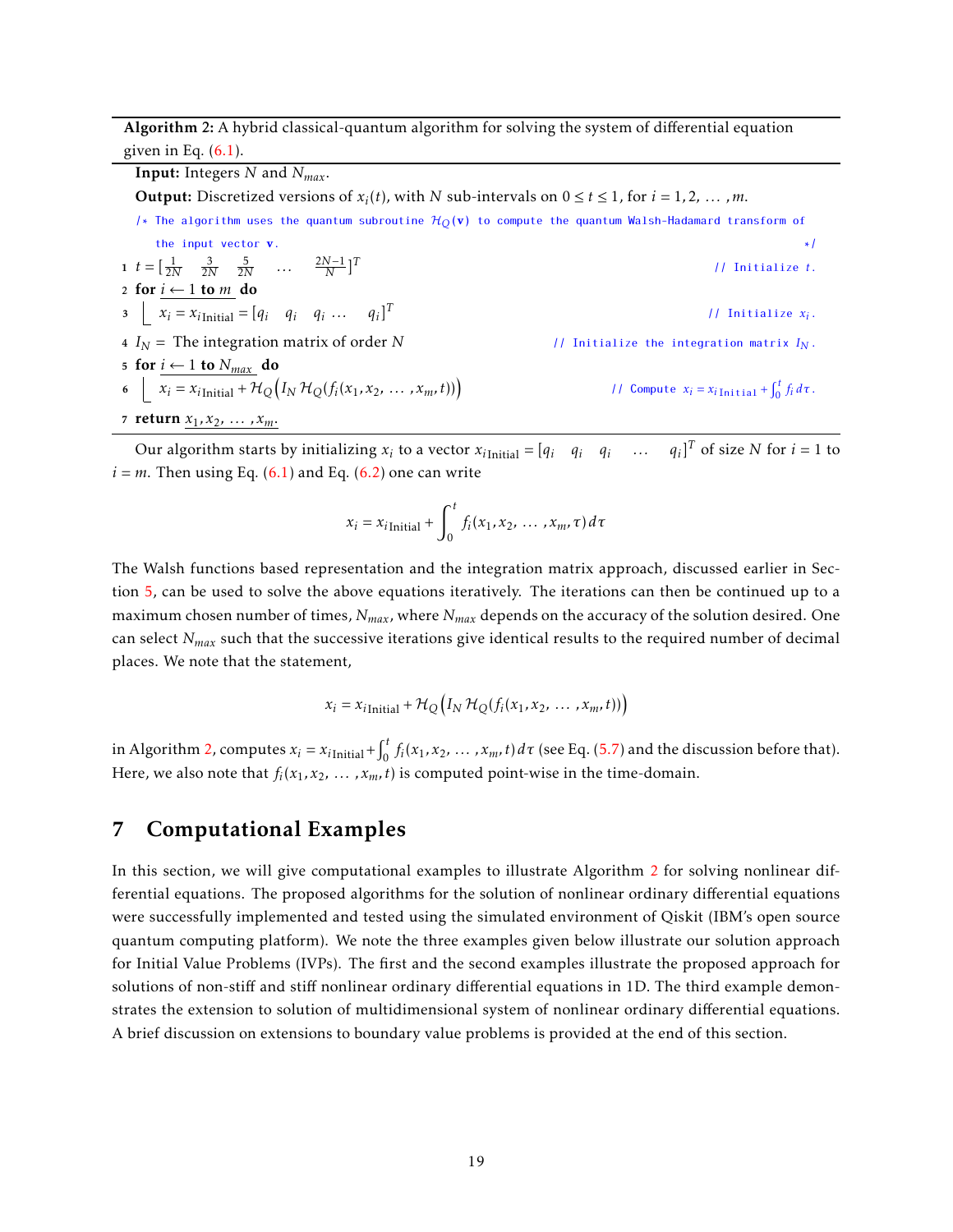#### 7.1 Example 1 - Riccati differential equation

We consider the following Riccati differential equation for  $0 \le t \le 1$ ,

<span id="page-19-0"></span>
$$
\frac{dx_1}{dt} = x_1^2 + x_1 + 1,\tag{7.1}
$$

with the initial conditions  $x_1(0) = -\frac{1}{2}$ . The analytical solution for the above initial value problem is

<span id="page-19-1"></span>
$$
x_1 = \frac{1}{2} \left( \sqrt{3} \tan \left( \frac{\sqrt{3}t}{2} \right) - 1 \right).
$$

Our algorithm starts by initializing  $x_1 = x_1$ <sub>Initial</sub> =  $-\frac{1}{2} [1 \quad 1 \quad 1 \quad 1]^T$ . Then using Eq. [\(7.1\)](#page-19-0) one can write

$$
x_1(t) = x_1_{\text{Initial}} + \int_0^t f_1(x_1(\tau)) d\tau,
$$
\n(7.2)

where  $f_1(x_1(\tau)) = x_1(\tau)^2 + x_1(\tau) + 1$ . The last expression can now be used iteratively, employing the Walsh functions based representation and the integration matrix approach as discussed earlier in Section [5.1.](#page-14-0) The iterations can then be continued until the desired accuracy is achieved. The maximum number of iterations *Nmax* can be chosen so that the successive iterations produce identical results up to the desired number of decimal places. The value  $N_{max}$  is chosen to be 10 in Algorithm [3.](#page-20-0) The statement  $x_1 = x_1$ <sub>Initial</sub> +  $\mathcal{H}_{Q}\big(I_{4}\,\mathcal{H}_{Q}(x_1^2+x_1+1)\big)$  in Algorithm [3](#page-20-0) computes  $x_1(t)$  by evaluating the right side of Eq. [\(7.2\)](#page-19-1). After the first iteration the result obtained is

$$
x_1 = [-0.40625 \quad -0.21875 \quad -0.03125 \quad 0.15625]^T.
$$

The result obtained after the 10-th iteration, and rounded to the five decimal places, is

$$
x_1 = [-0.40512 \quad -0.20567 \quad 0.02743 \quad 0.33735]^T.
$$

The correct analytic solution  $x_1(t)$  along with solutions obtained by Walsh functions of order  $N = 2$ , 4, 8, and 16 are shown in Figure [7.](#page-20-1)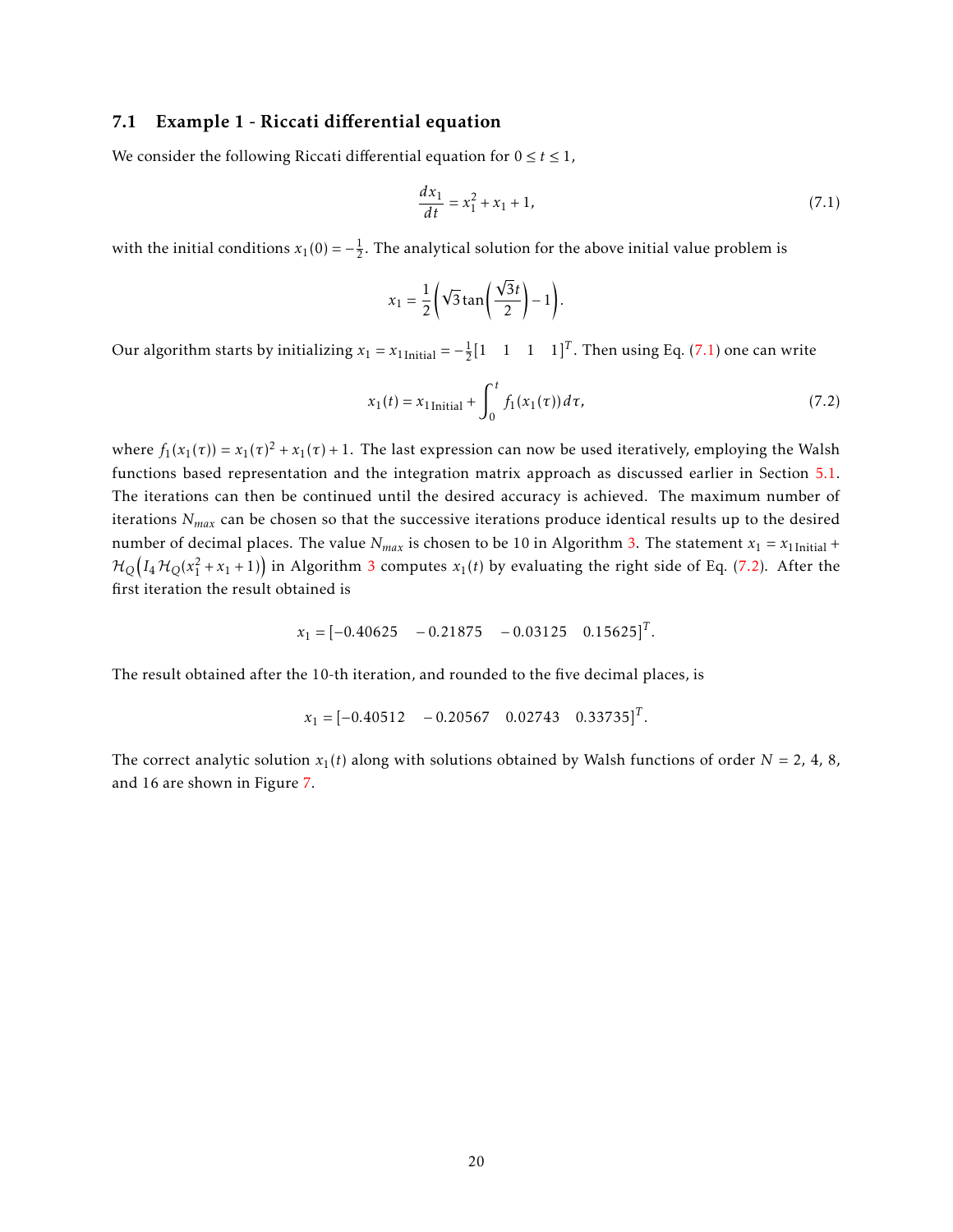<span id="page-20-1"></span>

Figure 7: Analytic solution for  $x_1(t)$  (in red) and the solutions obtained by Walsh functions of order  $N = 2$ , 4, 8 and *N* = 16 (in blue), based on the proposed hybrid classical-quantum approach.

#### <span id="page-20-0"></span>Algorithm 3: A hybrid algorithm for solving the differential equation given in Eq*.* [\(7.1\)](#page-19-0). **Input:**  $N = 4$  and  $N_{max} = 10$ . **Output:** Discretized versions of  $x_1(t)$  on  $0 \le t \le 1$  with  $N = 4$  sub-intervals. /\* The algorithm uses the quantum subroutine  $H_Q(\mathbf{v})$  to compute the quantum Walsh-Hadamard transform of the input vector  $\bf{v}$ .  $*$ / 1  $t = \begin{bmatrix} \frac{1}{8} & \frac{3}{8} & \frac{5}{8} & \frac{7}{8} \end{bmatrix}^T$ // Initialize *t*. 2  $x_1 = x_1$ <sub>Initial</sub> =  $\begin{bmatrix} -\frac{1}{2} & -\frac{1}{2} & -\frac{1}{2} \end{bmatrix}^T$ // Initialize *x*1.  $3 I_4 =$  $\begin{pmatrix} \frac{1}{2} & \frac{1}{8} & \frac{1}{4} & 0 \end{pmatrix}$   $-\frac{1}{8}$  0 0 0  $-\frac{1}{4}$  0 0  $\frac{1}{8}$  $0 \t 0 \t -\frac{1}{8} \t 0$ 8  $\lambda$  $\sqrt{\frac{1}{1-\frac{1}{1-\frac{1}{1-\frac{1}{1-\frac{1}{1-\frac{1}{1-\frac{1}{1-\frac{1}{1-\frac{1}{1-\frac{1}{1-\frac{1}{1-\frac{1}{1-\frac{1}{1-\frac{1}{1-\frac{1}{1-\frac{1}{1-\frac{1}{1-\frac{1}{1-\frac{1}{1-\frac{1}{1-\frac{1}{1-\frac{1}{1-\frac{1}{1-\frac{1}{1-\frac{1}{1-\frac{1}{1-\frac{1}{1-\frac{1}{1-\frac{1}{1-\frac{1}{1-\frac{1}{1-\frac{1}{1-\frac{1}{1-\frac{1}{1-\frac{1}{1-\frac{1}{1-\frac$ // Initialize the integration matrix *I*4. 4 for  $i$  ← 1 to  $N_{max}$  do /\* Compute  $x_1 = x_1$ <sub>Initial</sub> +  $\int_0^t$  $\int_0^t x_1(\tau)^2 + x_1(\tau) + 1 d\tau.$  \*/  $x_1 = x_1$ <sub>Initial</sub> +  $\mathcal{H}_{Q}(I_4 \mathcal{H}_{Q}(f_1))$ , where  $f_1(x_1) = x_1^2 + x_1 + 1$ 6 return  $x_1$ .

## 7.2 Example 2 - A stiff nonlinear ODE

To demonstrate the applicability of our proposed hybrid classical-quantum approach to solution of stiff, nonlinear ordinary differential equations, we consider a model of flame propagation as our next example.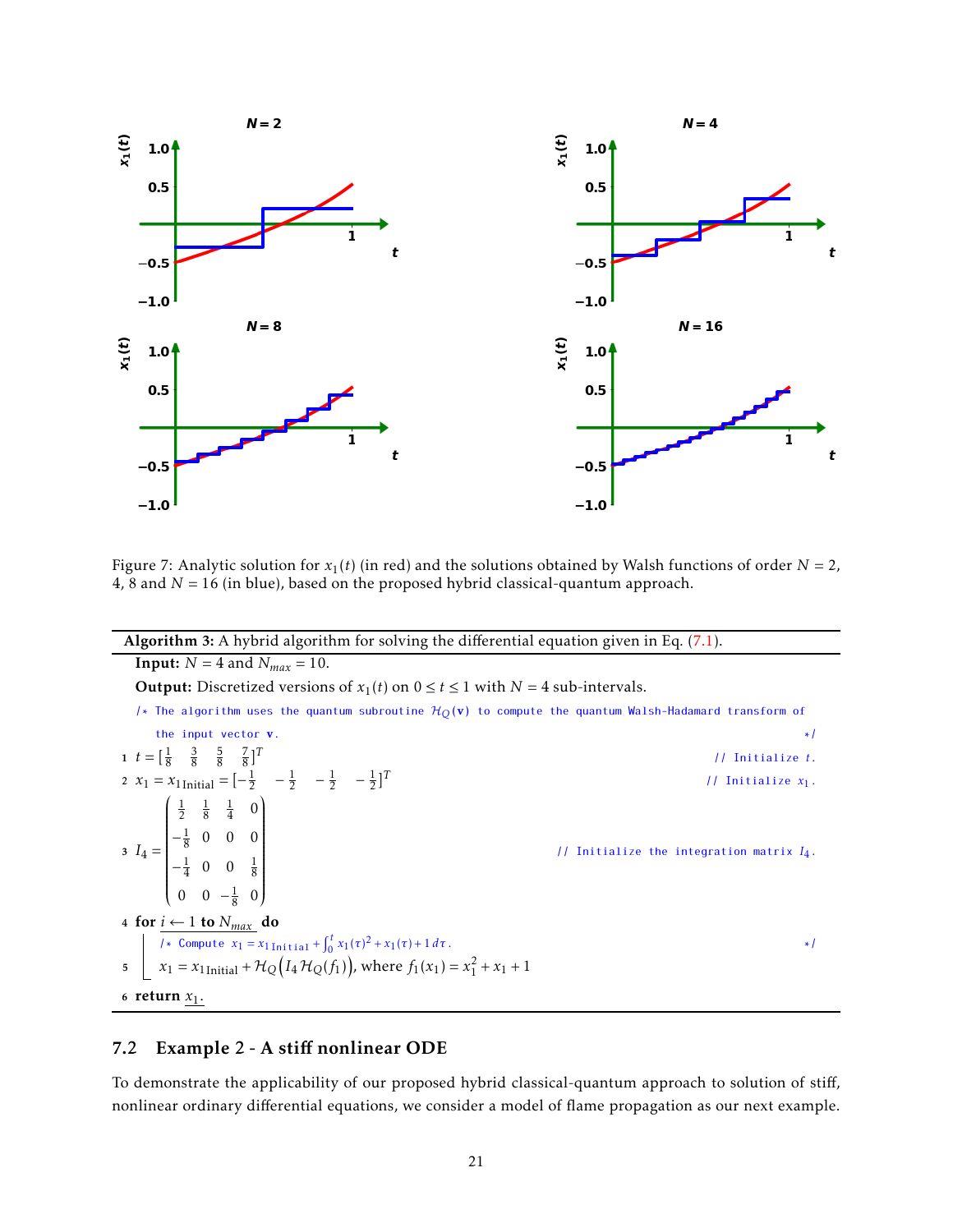If one lights a match, initially the flame grows very quickly before settling down to a stable size. The stable size is reached when the amount of oxygen available through the surface of the flame equals the amount of oxygen being consumed in the combustion process inside the flame ball. This evolution is modeled by the following (stiff) nonlinear ordinary differential equation

$$
\frac{dx_1}{d\tau} = x_1^2 (1 - x_1),\tag{7.3}
$$

with the initial conditions  $x_1(0) = \delta$  and  $\tau \in [0, 2/\delta]$ . Here  $x_1(\tau)$  represents the radius of the flame ball at time *τ*.

It is convenient to introduce a change of the variable  $\tau$  as  $t = \frac{\delta}{2}\tau$  to rescale the time-domain to [0,1]. Then the resulting initial value problem is

<span id="page-21-0"></span>
$$
\frac{dx_1}{dt} = \frac{2}{\delta} x_1^2 (1 - x_1),\tag{7.4}
$$

with the initial conditions  $x_1(0) = \delta$  and  $t \in [0,1]$ . One can now write

$$
x_1(t) = x_1_{\text{Initial}} + \int_0^t f_1(x_1(s)) ds,
$$
\n(7.5)

where  $f_1(x_1(\tau)) = \frac{2}{\delta} x_1(\tau)^2 (1 - x_1(\tau))$  with  $x_1 = x_1$ <sub>Initial</sub> =  $\delta[1 \quad 1 \quad \dots \quad 1]^T$ . The approach to solve this problem is quite similar to the previous example and hence we skip the details here. The solution obtained using the Walsh functions of order  $N = 2^8$  $N = 2^8$  and with  $\delta = 0.002$  is plotted in Figure 8 along with the exact solution to Eq.  $(7.4)$ . We note that the exact solution to Eq.  $(7.4)$  is

<span id="page-21-1"></span>
$$
x_1(t) = \frac{1}{W\left(a e^{a - \frac{2t}{\delta}}\right) + 1},\tag{7.6}
$$

where  $a = 1/\delta - 1$  and *W* is the Lambert *W* function (See Sec. 7.1, [\[35\]](#page-28-7)).

As noted in Figure [8,](#page-22-0) the numerical solution to Eq. [\(7.4\)](#page-21-0), based on the proposed hybrid classicalquantum approach using the Walsh functions, agrees quite well with the exact solution. It is evident that the proposed numerical approach is able to accurately capture the sharp transition (that occurs at  $t = 0.5$ ) in the radius of the flame. As noted in [\[35\]](#page-28-7), explicit finite difference methods will require extremely small time steps to capture this sharp gradient.

#### 7.3 Example 3 - A system of nonlinear ODEs

In this section, we will demonstrate the application of our proposed hybrid classical-quantum approach to the solution of a system of nonlinear ordinary differential equations involving two dependent variables. Consider the following system of differential equations [\[10\]](#page-26-9)

<span id="page-21-3"></span><span id="page-21-2"></span>
$$
\frac{dx_1}{dt} = x_2,\tag{7.7}
$$

$$
\frac{dx_2}{dt} = -(3x_1x_2 + x_1^3),\tag{7.8}
$$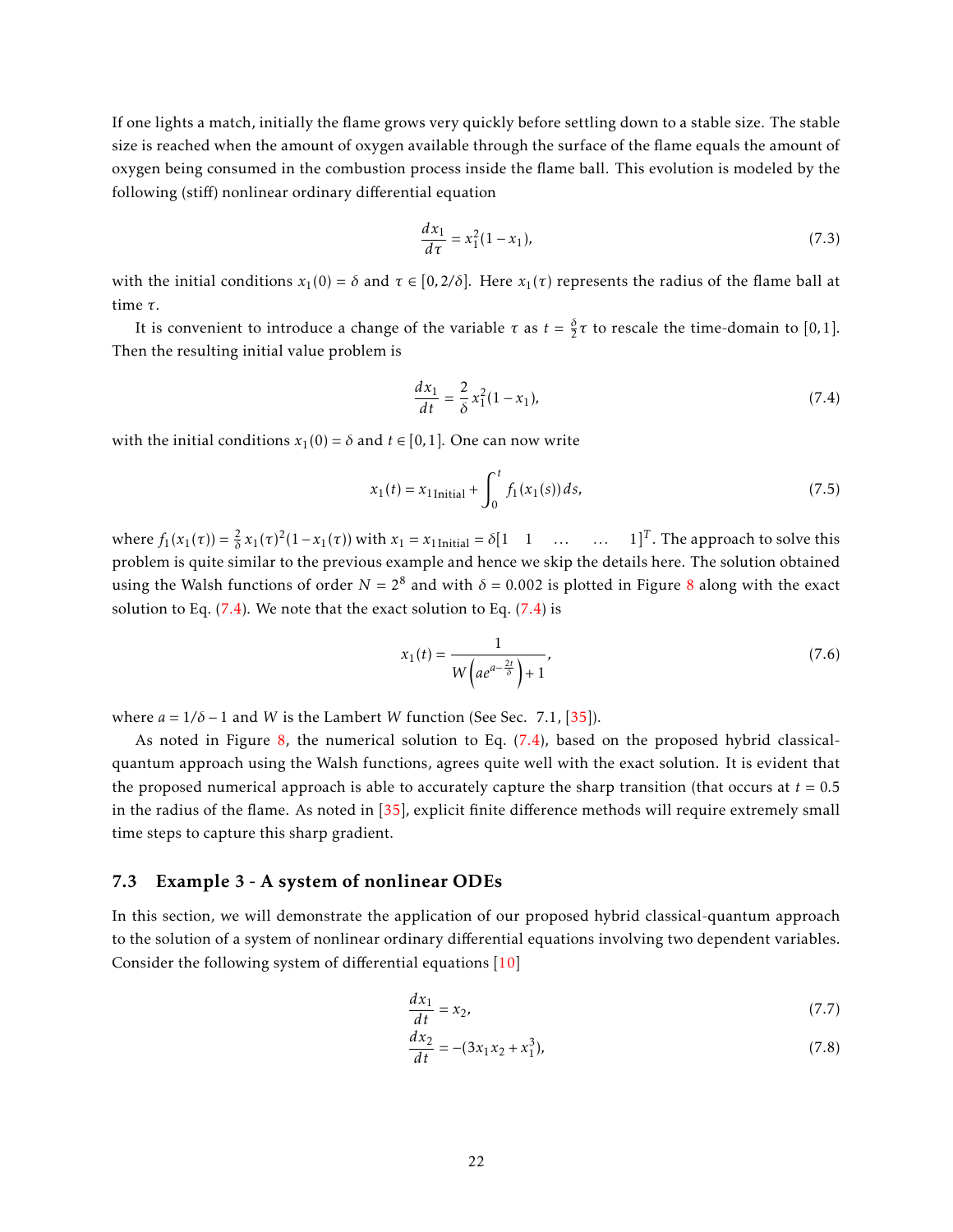<span id="page-22-0"></span>

Figure 8: Numerical solution of a stiff nonlinear ODE (representing a model for flame propagation), Eq. [\(7.4\)](#page-21-0), based on the proposed hybrid classical-quantum approach using the Walsh functions of order  $N = 2<sup>8</sup>$  is shown. Numerical solution of Eq. [\(7.4\)](#page-21-0) is in very good agreement with the exact solution of this equation (as given in Eq.  $(7.6)$ ).

with the initial conditions  $x_1(0) = 0$  and  $x_2(0) = 1$ .

<span id="page-22-1"></span>Algorithm 4: A hybrid algorithm for solving the system of differential equation given in Eq*.* [\(7.7\)](#page-21-2) and Eq*.* [\(7.8\)](#page-21-3). **Input:**  $N = 4$  and  $N_{max} = 20$ . **Output:** Discretized versions of  $x_1(t)$  and  $x_2(t)$  on  $0 \le t \le 1$  with  $N = 4$  sub-intervals. /\* The algorithm uses the quantum subroutine  $H<sub>O</sub>(v)$  to compute the quantum Walsh-Hadamard transform of the input vector  $\bf{v}$ .  $*$ / 1  $t = \begin{bmatrix} \frac{1}{8} & \frac{3}{8} & \frac{5}{8} & \frac{7}{8} \end{bmatrix}^T$ // Initialize *t*. 2  $x_1 = x_1$ Initial =  $[0 \ 0 \ 0 \ 0]^T$ // Initialize *x*1. 3  $x_2 = x_{2}$ Initial =  $\begin{bmatrix} 1 & 1 & 1 & 1 \end{bmatrix}^T$ // Initialize *x*2.  $4 I_4 =$  $\frac{1}{2}$   $\frac{1}{8}$   $\frac{1}{4}$  0  $-\frac{1}{8}$  0 0 0  $-\frac{1}{4}$  0 0  $\frac{1}{8}$ 0 0  $-\frac{1}{8}$  0  $\overline{\phantom{a}}$  // Initialize the integration matrix *I*4. 5 for  $i \leftarrow 1$  to  $N_{max}$  do /\* Compute  $x_1 = x_1$ <sub>Initial</sub> +  $\int_0^t$  $\bf{0}$  $x_2(\tau) d\tau$ . \*/ 6  $x_1 = x_1$ <sub>Initial</sub> +  $\mathcal{H}_{Q}(I_4 \mathcal{H}_{Q}(f_1))$ , where  $f_1(x_1, x_2) = x_2$ /\* Compute  $x_2 = x_2$ <sub>Initial</sub> −  $\int_0^t$  $\int_0^t \left(3x_1(\tau)x_2(\tau) + x_1(\tau)^3\right) d\tau$ .  $\mathcal{F}$   $x_2 = x_{2 \text{Initial}} + \mathcal{H}_Q(I_4 \mathcal{H}_Q(f_2))$ , where  $f_2(x_1, x_2) = -(3x_1x_2 + x_1^3)$ 8 return  $x_1, x_2$ 

Our algorithm begins by initializing  $x_1 = x_1$ <sub>Initial</sub> =  $\begin{bmatrix} 0 & 0 & 0 & 0 \end{bmatrix}^T$  and  $x_2 = W_0(t) = \begin{bmatrix} 1 & 1 & 1 & 1 \end{bmatrix}^T$ . Then using Eq*.* [\(7.7\)](#page-21-2) and Eq*.* [\(7.8\)](#page-21-3) one can write

$$
x_1 = x_{1\text{Initial}} + \int_0^t f_1(x_1(\tau), x_2(\tau)) d\tau,
$$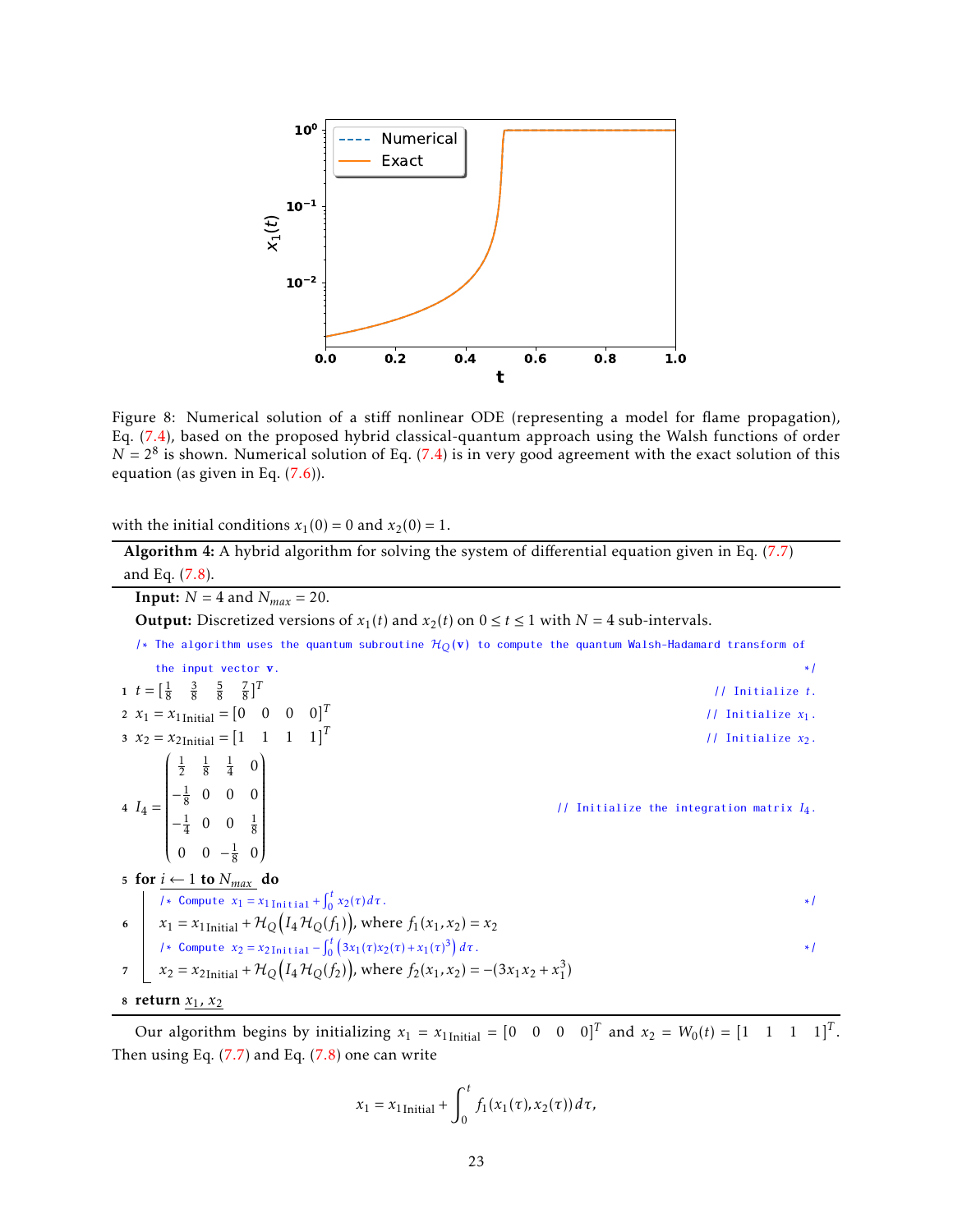$$
x_2 = x_{2\text{Initial}} + \int_0^t f_2(x_1(\tau), x_2(\tau)) d\tau,
$$

where  $f_1(x_1(\tau), x_2(\tau)) = x_2(\tau)$  and  $f_2(x_1(\tau), x_2(\tau)) = -(3x_1(\tau)x_2(\tau) + x_1(\tau)^3)$ . The last two equations can be solved using the Walsh functions based representation and the integration matrix approach, as discussed earlier in Section [5.1.](#page-14-0) The iterations can then be continued up to a maximum chosen number of times, *Nmax*, which depends on the accuracy of the solution desired. For example, *Nmax* can be chosen such that the successive iterations give identical results to the required number of decimal places. At the end of the first iteration we obtain

$$
x_1 \approx [0.125 \quad 0.375 \quad 0.625 \quad 0.875]^T
$$
,  
 $x_2 \approx [1 \quad 1 \quad 1 \quad 1]^T$ .

We note that in Algorithm [4](#page-22-1) the integration  $x_1 = x_1$ <sub>Initial</sub> +  $\int_0^t$  $\int_0^t f_1(x_1(\tau), x_2(\tau)) d\tau$  is performed by the statement

$$
x_1 = x_{1\text{Initial}} + \mathcal{H}_Q(I_4 \mathcal{H}_Q(f_1)).
$$

Similarly, the statement

$$
x_2 = x_{2\text{Initial}} + \mathcal{H}_Q(I_4 \mathcal{H}_Q(f_2))
$$

in Algorithm [4](#page-22-1) is used to compute  $x_2 = x_{2}$ <sub>Initial</sub> –  $\int_0^t$  $\int_{0}^{t} f_{2}(x_{1}(\tau), x_{2}(\tau)) d\tau$ . Here, we also note that computation  $f_2(x_1, x_2) = -(3x_1x_2 + x_1^3)$  is carried out point-wise in the time-domain. For example, when

$$
x_1 = [0.125 \quad 0.375 \quad 0.625 \quad 0.875]^T
$$
 and  $x_2 = [1 \quad 1 \quad 1 \quad 1]^T$ ,

we have

$$
x_1^3 = [0.001953125 \quad 0.052734375 \quad 0.244140625 \quad 0.669921875]^T,
$$
  

$$
3x_1x_2 = [0.375 \quad 1.125 \quad 1.875 \quad 2.625]^T,
$$

and

$$
-(3x_1x_2 + x_1^3) = [-0.376953125 - 1.177734375 - 2.119140625 - 3.294921875]^T.
$$

After 8-th iteration the result is

$$
x_1 = [0.11960814 \quad 0.33997528 \quad 0.51224524 \quad 0.62590886]^T,
$$
  

$$
x_2 = [0.95686836 \quad 0.80607053 \quad 0.57178512 \quad 0.33552362]^T,
$$

which is the same as obtained in  $[10]$ . We note that the result after the 20-th iteration is

$$
x_1 = [0.11960845 \quad 0.33997421 \quad 0.51220193 \quad 0.62564211]^T
$$
,  
\n $x_2 = [0.95686757 \quad 0.80605858 \quad 0.57176313 \quad 0.33575831]^T$ .

It is known that in this case the analytic solutions are  $\tilde{x}_1(t) = \frac{2t}{t^2+2}$  and  $\tilde{x}_2(t) = \frac{4-2t^2}{(t^2+2)^2}$  $\frac{4-2t^2}{(t^2+2)^2}$ . The analytic solutions  $x_1(t)$  and  $x_2(t)$  along with solutions obtained by Walsh functions of order  $N = 4$  and  $N = 16$  are shown in Figure [9.](#page-24-0)

Although we demonstrated the application of our proposed hybrid classical-quantum approach for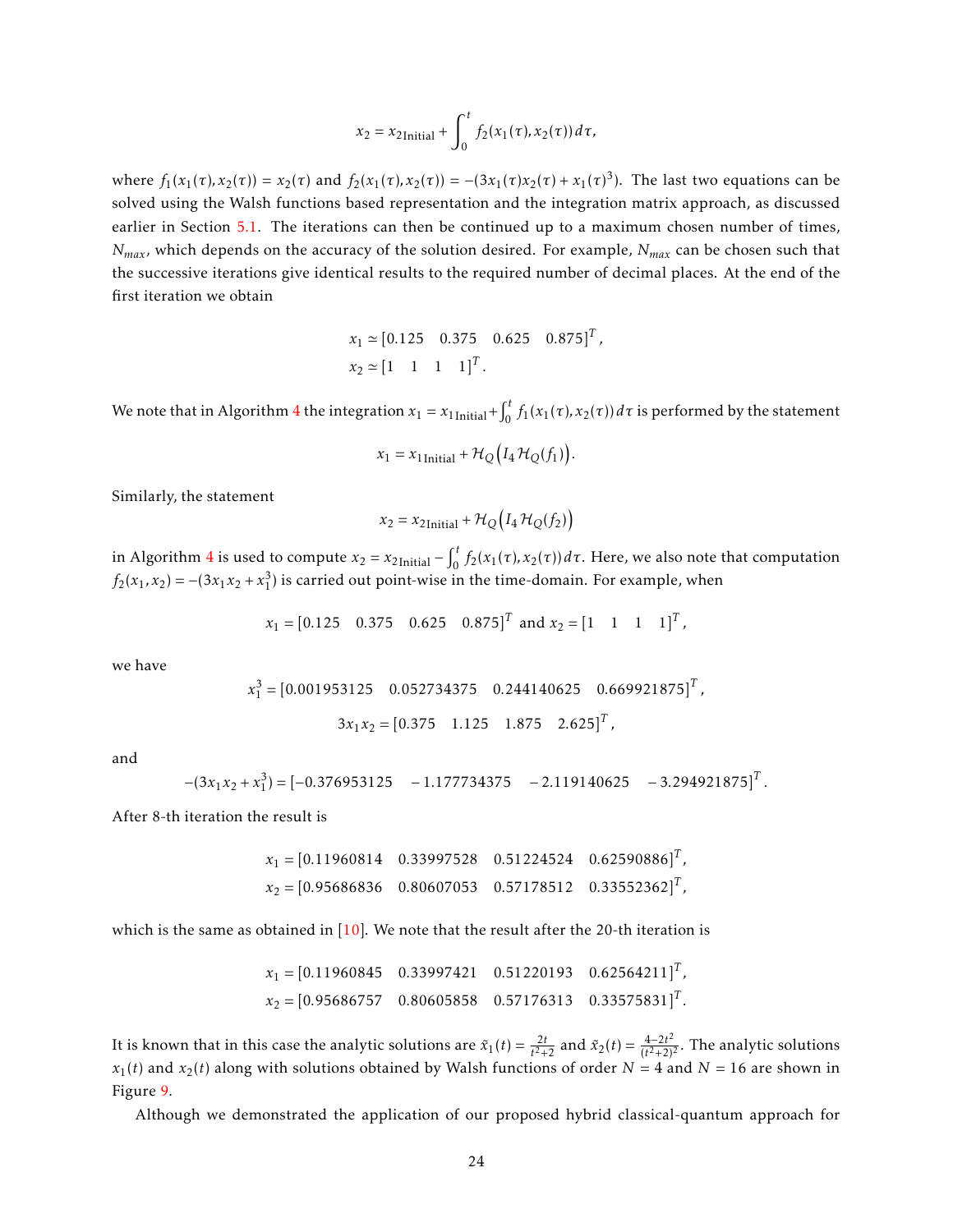<span id="page-24-0"></span>

Figure 9: Analytic solution in red for  $x_1(t)$  and the solutions obtained by Walsh functions of order  $N = 4$  and *N* = 16 (in blue), based on the proposed hybrid classical-quantum approach are shown in the left column. The corresponding results for  $x_2(t)$  are shown in the right column.

solutions of nonlinear IVPs, the approach could easily be applied to solution of nonlinear Boundary Value Problems (BVPs) as well. A well known numerical technique for solution of boundary value problems is the shooting method (covered in many standard textbooks relevant to numerical methods, e.g., [\[26\]](#page-27-15), [\[27\]](#page-27-16), [\[28\]](#page-28-0), [\[29\]](#page-28-1) and [\[25\]](#page-27-14)) where a BVP is converted to an IVP and the solution is obtained through an iterative approach. Hence our proposed hybrid classical-quantum approach could be used to solve nonlinear BVPs via the shooting method and the benefits of our proposed approach also extend to the nonlinear BVPs.

#### 7.3.1 Error Analysis

As we noted earlier the correct analytic solutions are  $\tilde{x}_1(t) = \frac{2t}{t^2+2}$  and  $\tilde{x}_2(t) = \frac{4-2t^2}{(t^2+2)}$  $\frac{4-2t^2}{(t^2+2)^2}$  for the problem described in Example 2. We note that the accuracy of the solution using the hybrid classical-quantum approach described above depends on the chosen values of *N* and *Nmax*, where *N* and *Nmax* denote the number of basis functions and number of iterations, respectively. These denote the number of basis functions and number of iterations, respectively

Assume that  $x_1 = [x_{1,0} \ x_{1,1} \ \dots \ x_{1,N-1}]^T$  and  $x_2 = [x_{2,0} \ x_{2,1} \ \dots \ x_{2,N-1}]^T$  are the discrete solutions obtained at the collocation points after  $N_{max}$  iterations. The corresponding functions  $x_1(t)$  and  $x_2(t)$ are obtained as follows,

$$
x_k(t) := \begin{cases} x_{k,i} & \frac{i}{N} \le t < \frac{i+1}{N}, \ 0 \le i \le N-1, \\ x_{k,N-1} & t = 1, \end{cases}
$$
(7.9)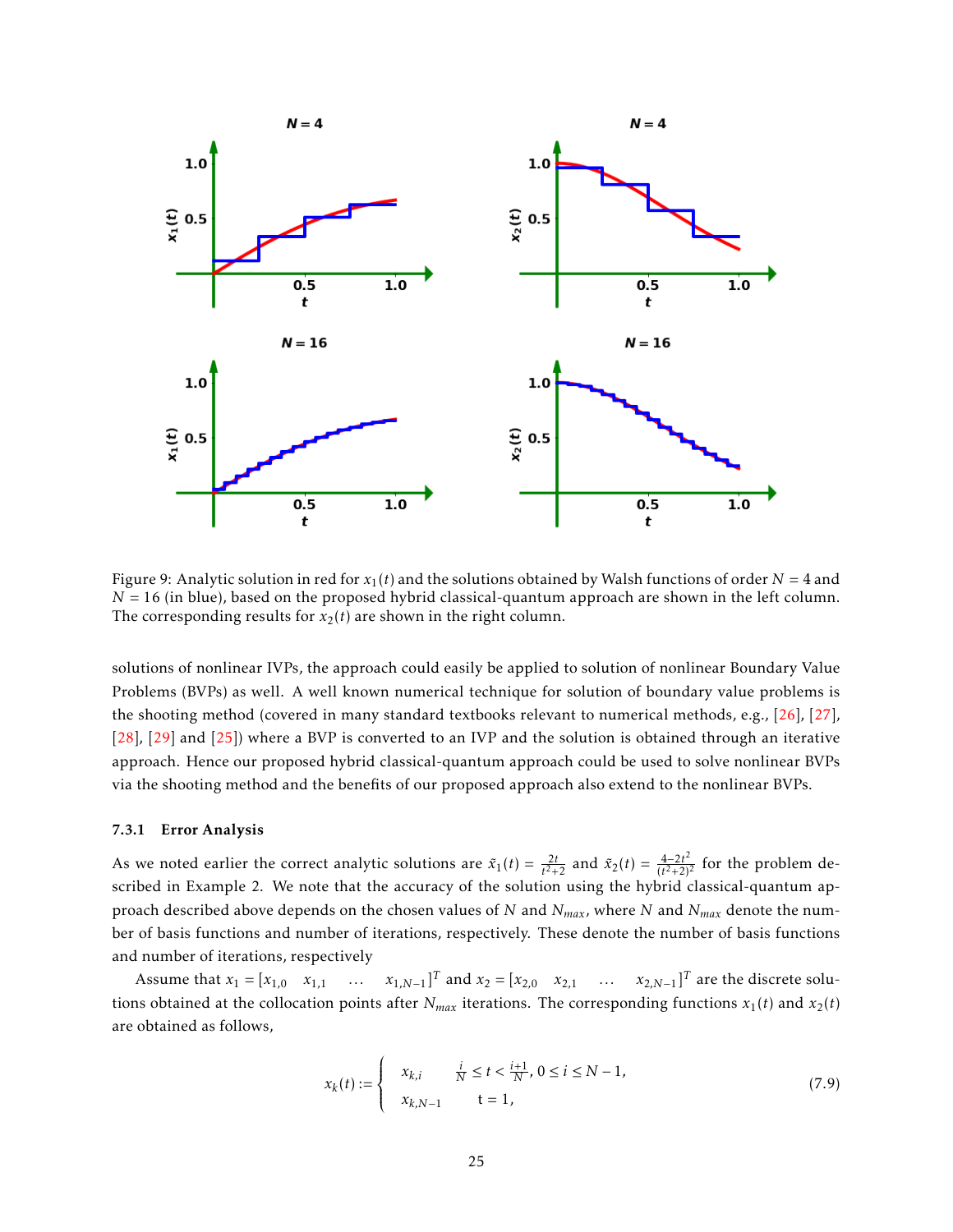<span id="page-25-1"></span>

Figure 10: Convergence of  $L_2$  error  $\epsilon$  in solution of the system of differential equations given in Eq. [\(7.7\)](#page-21-2) and Eq*.* [\(7.8\)](#page-21-3) using Algorithm [4.](#page-22-1)

for  $k = 1$  and  $k = 2$  respectively. To quantify the accuracy of the numerical solution, we consider an  $L_2$  error  $\epsilon$  as defined by

$$
\epsilon = \sqrt{\int_0^1 \left[ \sum_{k=1}^2 (\tilde{x}_k(t) - x_k(t))^2 \right] dt}.
$$
\n(7.10)

Variation of this error  $\epsilon$  with *N* (for  $N = 2^p$ , and  $p = 2, ..., 13$ ) is shown in Figure [10.](#page-25-1) We observe that the error  $\epsilon$  decreases with increasing N. A more detailed error analysis (including topics relevant to function approximations using Walsh-Hadamard basis functions, spectral radius and domains of convergence associated with fixed point maps) is outside of the scope of this paper and could be pursued as part of future work.

## <span id="page-25-0"></span>8 Conclusion

In this work, we proposed a hybrid classical-quantum approach for solutions of nonlinear ordinary differential equations using Walsh-Hadamard basis functions. The Walsh-Hadamard transform is a key step in many known classical methods for the solution of nonlinear ordinary differential equations using the Walsh-Hadamard basis functions. While Hadamard gates are commonly used in many quantum algorithms and can naturally compute the Walsh-Hadamard transform (under certain conditions), there are challenges involved in extracting useful classical information. These challenges associated with obtaining Walsh-Hadamard transforms of arbitrary vectors are overcome via our proposed hybrid classical-quantum approach (see Algorithm [1\)](#page-12-2). This hybrid classical-quantum approach for Walsh-Hadamard transform involves shifting, scaling and measurement operations (along with state preparation and use of quantum Hadamard gates). This hybrid classical-quantum approach for obtaining the Walsh-Hadamard transform for an arbitrary input vector was implemented and successfully tested on the simulation environment on Qiskit (IBM's open source quantum computing platform). The advantage of the proposed hybrid classical-quantum approach for Walsh-Hadamard transform is significantly lower computational complex-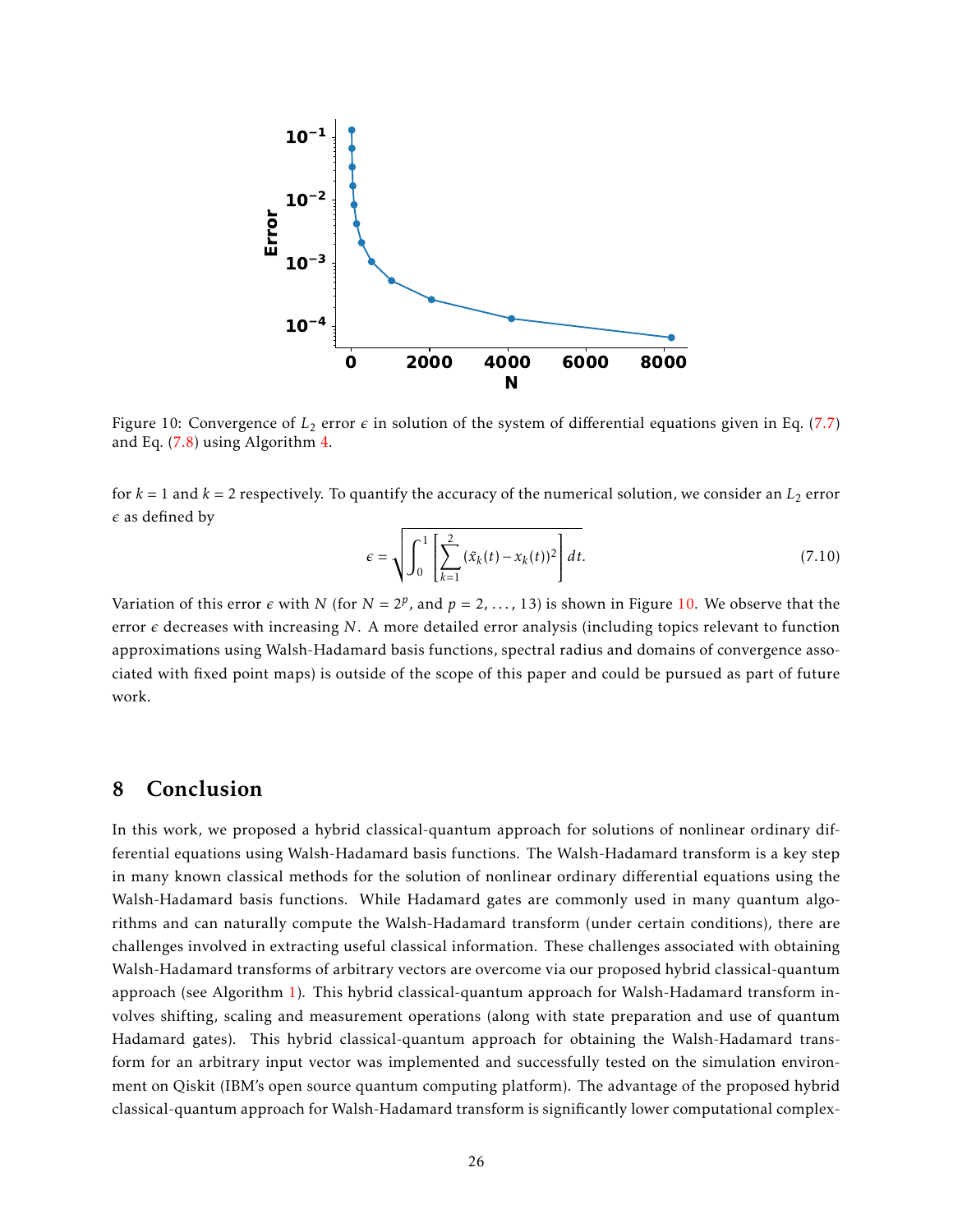ity  $((\mathcal{O}(N))$  operations) in comparison to the classical Fast Walsh-Hadamard transform  $(\mathcal{O}(N \log_2(N))$  operations). This speedup could be utilized to achieve a superior hybrid classical-quantum approach for the solution of nonlinear ordinary differential equations. The proposed approach was demonstrated using three computational examples relevant to nonlinear differential equations for cases involving one dependent variable (including stiff and non-stiff cases) and also two dependent variables. The results based on the proposed hybrid classical-quantum approach for the solution of nonlinear differential equations were found to be encouraging and they matched the results obtained from corresponding classical approaches (and exact solutions).

The relation between Walsh-Hadamard functions and the character theory of finite groups is also explored to provide an alternate and perhaps a more conceptually rigorous approach for constructing Walsh-Hadamard functions. The character theory also provides a natural ordering of Walsh-Hadamard basis functions, compatible with unitary transformations associated with quantum Hadamard gates. In contrast to previous works relevant to classical solutions of ordinary differential equations based on Walsh functions, which mostly focused on sequency ordering, this work presents new formulations and results based on the natural ordering of Walsh-Hadamard basis functions.

Future work involves extensions of the proposed hybrid classical-quantum approach to the solution of partial differential equations and quantum machine learning algorithms. Many classical applications (including signal processing and image compression) where classical Walsh-Hadamard transforms are currently used can also benefit from the hybrid classical-quantum approach for computing Walsh-Hadamard transform (a key step in the proposed ODE solution approach).

### References

- <span id="page-26-0"></span>[1] John Charles Butcher. Numerical methods for ordinary differential equations. John Wiley & Sons, 2016.
- <span id="page-26-1"></span>[2] Endre Süli. Numerical solution of ordinary differential equations. Mathematical Institute, University of Oxford, 2010.
- <span id="page-26-2"></span>[3] Lloyd N Trefethen. Spectral methods in MATLAB. SIAM, 2000.
- <span id="page-26-3"></span>[4] John P Boyd. Chebyshev and Fourier spectral methods. Courier Corporation, 2001.
- <span id="page-26-4"></span>[5] Joseph L Walsh. A closed set of normal orthogonal functions. American Journal of Mathematics, 45(1):5–24, 1923.
- <span id="page-26-5"></span>[6] Kenneth George Beauchamp. Walsh functions and their applications. 1975.
- <span id="page-26-6"></span>[7] C Zarowski and Maurice Yunik. Spectral filtering using the fast walsh transform. IEEE transactions on acoustics, speech, and signal processing, 33(5):1246–1252, 1985.
- <span id="page-26-7"></span>[8] WS Kuklinski. Fast walsh transform data-compression algorithm: Ecg applications. Medical and Biological Engineering and Computing, 21(4):465–472, 1983.
- <span id="page-26-8"></span>[9] Yi Lu and Yvo Desmedt. Walsh transforms and cryptographic applications in bias computing. Cryptography and Communications, 8(3):435–453, 2016.
- <span id="page-26-9"></span>[10] Tom Beer. Walsh transforms. American Journal of Physics, 49(5):466–472, 1981.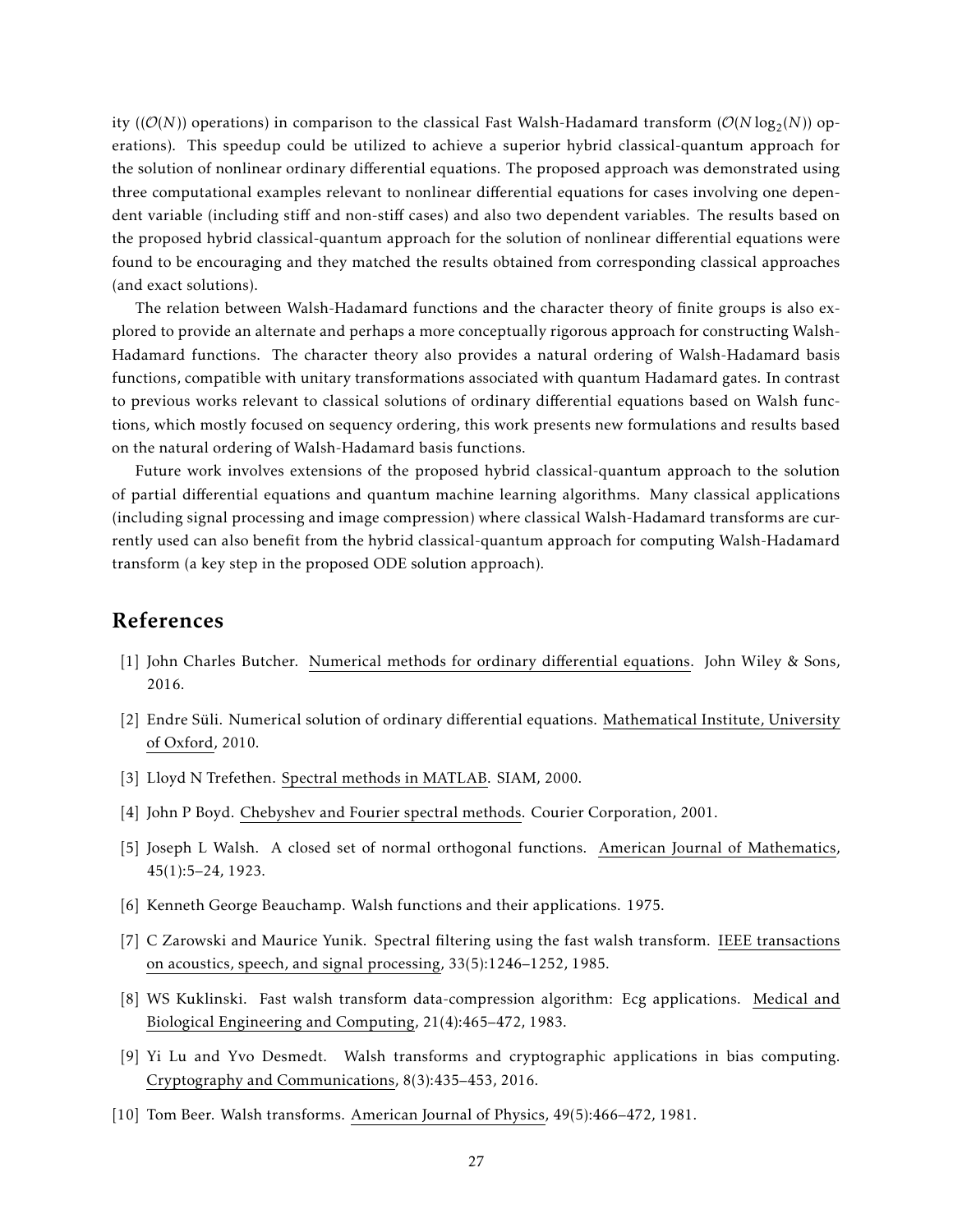- <span id="page-27-0"></span>[11] Henry F Ahner. Walsh functions and the solution of nonlinear differential equations. American Journal of Physics, 56(7):628–633, 1988.
- <span id="page-27-1"></span>[12] CF Chen and CH Hsiao. A walsh series direct method for solving variational problems. Journal of the Franklin Institute, 300(4):265–280, 1975.
- <span id="page-27-2"></span>[13] Peter A Gnoffo. Global series solutions of nonlinear differential equations with shocks using walsh functions. Journal of Computational physics, 258:650–688, 2014.
- <span id="page-27-3"></span>[14] Peter A Gnoffo. Unsteady solutions of non-linear differential equations using walsh function series. In 22nd AIAA Computational Fluid Dynamics Conference, page 2756, 2015.
- <span id="page-27-4"></span>[15] Peter A Gnoffo. Solutions of nonlinear differential equations with feature detection using fast walsh transforms. Journal of Computational Physics, 338:620–649, 2017.
- <span id="page-27-5"></span>[16] Michael A. Nielsen and Isaac Chuang. Quantum Computation and Quantum Information. Cambridge University Press, 2000.
- <span id="page-27-6"></span>[17] Henry O. Kunz. On the equivalence between one-dimensional discrete walsh-hadamard and multidimensional discrete fourier transforms. IEEE Transactions on Computers, 28(03):267–268, 1979.
- <span id="page-27-7"></span>[18] Youssef A. Geadah and MJG Corinthios. Natural, dyadic, and sequency order algorithms and processors for the walsh-hadamard transform. IEEE Transactions on Computers, 26(05):435–442, 1977.
- <span id="page-27-8"></span>[19] Andrew M Childs and Jin-Peng Liu. Quantum spectral methods for differential equations. Communications in Mathematical Physics, 375(2):1427–1457, 2020.
- <span id="page-27-9"></span>[20] Dominic W Berry, Andrew M Childs, Aaron Ostrander, and Guoming Wang. Quantum algorithm for linear differential equations with exponentially improved dependence on precision. Communications in Mathematical Physics, 356(3):1057–1081, 2017.
- <span id="page-27-10"></span>[21] Dominic W Berry. High-order quantum algorithm for solving linear differential equations. Journal of Physics A: Mathematical and Theoretical, 47(10):105301, 2014.
- <span id="page-27-11"></span>[22] Sarah K Leyton and Tobias J Osborne. A quantum algorithm to solve nonlinear differential equations. arXiv preprint [arXiv:0812.4423,](http://arxiv.org/abs/0812.4423) 2008.
- <span id="page-27-12"></span>[23] Seth Lloyd, Giacomo De Palma, Can Gokler, Bobak Kiani, Zi-Wen Liu, Milad Marvian, Felix Tennie, and Tim Palmer. Quantum algorithm for nonlinear differential equations. arXiv preprint [arXiv:2011.06571,](http://arxiv.org/abs/2011.06571) 2020.
- <span id="page-27-13"></span>[24] Jin-Peng Liu, Herman Øie Kolden, Hari K Krovi, Nuno F Loureiro, Konstantina Trivisa, and Andrew M Childs. Efficient quantum algorithm for dissipative nonlinear differential equations. Proceedings of the National Academy of Sciences, 118(35), 2021.
- <span id="page-27-14"></span>[25] Uri M Ascher, Robert MM Mattheij, and Robert D Russell. Numerical solution of boundary value problems for ordinary differential equations. SIAM, 1995.
- <span id="page-27-15"></span>[26] Roland Bulirsch, Josef Stoer, and J Stoer. Introduction to numerical analysis, volume 3. Springer, 2002.
- <span id="page-27-16"></span>[27] Endre Süli and David F Mayers. An introduction to numerical analysis. Cambridge university press, 2003.